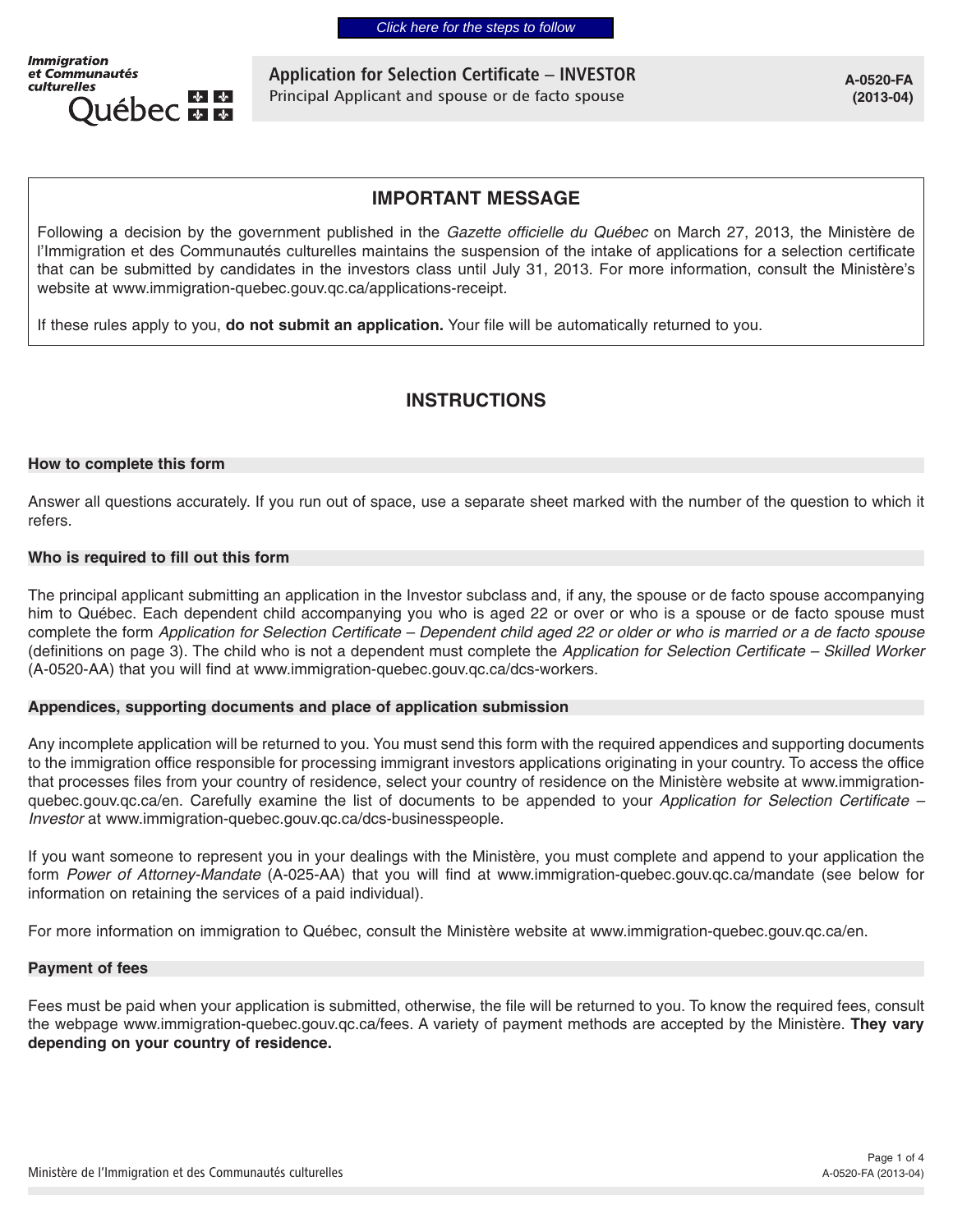#### **Questions 9 and 20: Education**

Indicate the name of the diploma or, failing that, of the certificate for the last school year successfully completed. If you are studying in Québec towards a diploma granted by a legally authorized Québec institution, give the name of the diploma and the expected completion date of these studies. The document must be issued by the official education authorities of the country where it was delivered. See the definition of Diploma at [www.immigration-quebec.gouv.qc.ca/quebec-diploma.](http://www.immigration-quebec.gouv.qc.ca/diploma-quebec) 

#### **Questions 11 and 11.1: Language skills in French and English**

You can self-assess your language knowledge in French and English based on a scale of values from 0 to 12. To speed up the processing of your application, enclose with it an attestation of test results for either the Test d'évaluation du français adapté pour le Québec (TEFaQ) or the Test de connaissance du français pour le Québec (TCFQ). You may also submit the results of any of the following tests: the Diplome d'études en langue française (DELF), the Diplome approfondi de la langue française (DALF), the Test de connaissance de français (TCF) or the Test d'évaluation du français (TEF). If you choose the TCF or TEF, you must enclose the results of both the compulsory test and the optional test. For language skills in English, you can provide test results from the International English Language Testing System (IELTS).

You can learn what centres give these tests from the following links:

- TCFQ, TCF, DELF and DALF tests: www.ciep.fr/tcf\_quebec/index.php and www.ciep.fr/delfdalf/annuaire\_centres.php
- TEFaQ and TEF tests: www.francais.ccip.fr/tefaq-et-e-tefaq and www.francais.ccip.fr/tef
- IELTS English test: www.ielts.org

#### **Section 4: Net worth of the principal applicant and accompanying spouse or de facto spouse, if any**

If you have to resort to all or part of the net assets of your accompanying spouse or de facto spouse, to qualify for the threshold of \$1,600,000 CA, both of you must complete this section. By disclosing his or her net assets, your accompanying spouse or de facto spouse consents to place his or her funds at your disposal for fulfilling the commitments made under the Regulation respecting the Selection of foreign nationals.

#### **Question 13: Use of the services of a paid individual**

The forms and instructions were designed to enable persons wishing to immigrate to Québec to fill out the forms without help. It is therefore not necessary to use the services of a paid individual to handle your immigration process.

The Ministère de l'Immigration et des Communautés culturelles does not give priority or special treatment to applications from individuals who retain the services of a paid individual. All applications are treated equally.

If you decide to retain the services of a paid individual, be advised that the Ministère, to better protect applicants against dubious or illegal practices, deals only with:

- members in good standing of the Barreau du Québec or the Chambre des notaires du Québec;
- persons with a special authorization issued by the above organizations;
- immigration consultants recognized by the Ministère de l'Immigration et des Communautés culturelles and entered in the *Registre québécois des consultants en immigration.*

To find out if an immigration consultant is recognized by the Ministère, consult the Register at www.micc.gouv.qc.ca/consultant

If you use the services of an immigration consultant to advise you, help you or represent you in the framework of this application, you must notify the Ministère and identify this person. **Do not forget to give your personal residence address (including your telephone number and your e-mail address) along with that of the paid individual who advises you, assists you or represents you.**

**Power of attorney:** if you want someone to represent you in your dealings with the Ministère, you must send an original power of attorney, signed by you and this person, to the office responsible for handing your application.

#### **Photograph section**

The principal applicant must enclose photographs of himself, his accompanying spouse or de facto spouse and their accompanying dependent children who are accompanying him/her.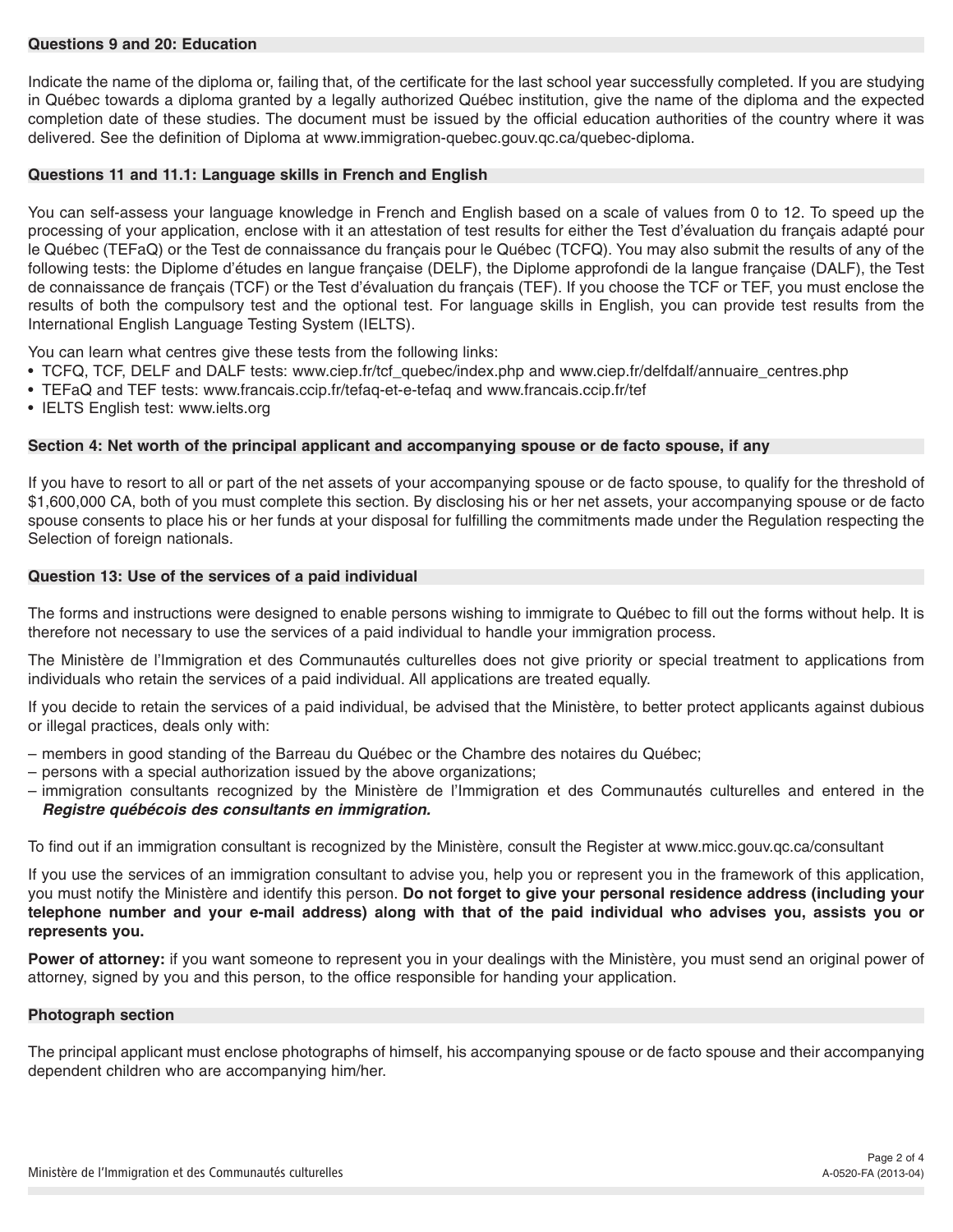#### **Common values of Québec society section**

Québec welcomes immigrants with their know-how, skills, language, culture and religion. Québec provides services to help them integrate and participate fully in Québec society. Integrating in Québec society means being prepared to learn about and to respect its common values. Please consult information on the common values of Québec society at: [www.immigration-quebec.gouv.qc.ca/](http://www.immigration-quebec.gouv.qc.ca/en/choose-quebec/common-values/index.html) [common-values.](http://www.immigration-quebec.gouv.qc.ca/en/choose-quebec/common-values/index.html)

#### **Declaration section**

Carefully read this section before signing the form. Whether or not you retain the services of a third party in order to prepare your file, you are personally responsible for the information contained in the form, the appendices and the supporting documents submitted with your application. Make sure that the information provided is complete and accurate. Providing false or misleading information can have serious consequences with regard to your immigration application and that of the family members accompanying you.

#### **Signatures**

It is very important to sign this form in the places indicated. Otherwise, the file will be returned to you.

- Common values of Québec society (page 13): This section must be signed by the applicant and by any accompanying dependent children aged 18 or older.
- Declaration (page 14): This section must be signed by the principal applicant and accompanying spouse or de facto spouse, if any.
- Declaration by the spouse or de facto spouse (page 15): This section must be signed by the principal applicant and his or her spouse or the facto spouse if the principal applicant is currently married or has a de facto spouse.

### **DEFINITIONS**

#### **Family member**

- a spouse or de facto spouse, who must be at least 16 years old;
- a dependent child and, if applicable, that child's dependent child.

#### **Spouse**

A married person who is at least 16 years of age, and who:

- was not the spouse of any other person on the marriage date;
- is not de facto spouse of any other person while living apart from his spouse for at least one year.

#### **De facto spouse**

A person who is at least 16 years old and who:

- has been cohabiting for at least one year with an opposite-sex or same-sex partner who is at least 16 years of age ; or
- has had a conjugal relationship for at least one year with such a person but, since the person is being persecuted or the object of a certain form of penal control, cannot live with that person.

#### **Dependent child**

The biological offspring of either parent, who has not been adopted by any person other than their parent's spouse or de facto spouse; or the adopted child of either parent.

One of the following situations applies to this child:

- he/she is less than 22 years old, and neither married (he/she is single, widowed, or divorced) nor a de facto spouse; or
- he/she is still substantially dependent on the financial support of a parent, and
	- is 22 years of age or older, is studying full-time\*, and is neither married nor a de facto spouse; or
	- became a spouse or de facto spouse before the age of 22, and is a full-time student\*; or
	- is 22 years of age or older, and has been unable to support himself/herself at least since his/her 22<sup>nd</sup> birthday, owing to a physical or mental disability.

This definition also extends to the child of a dependent child.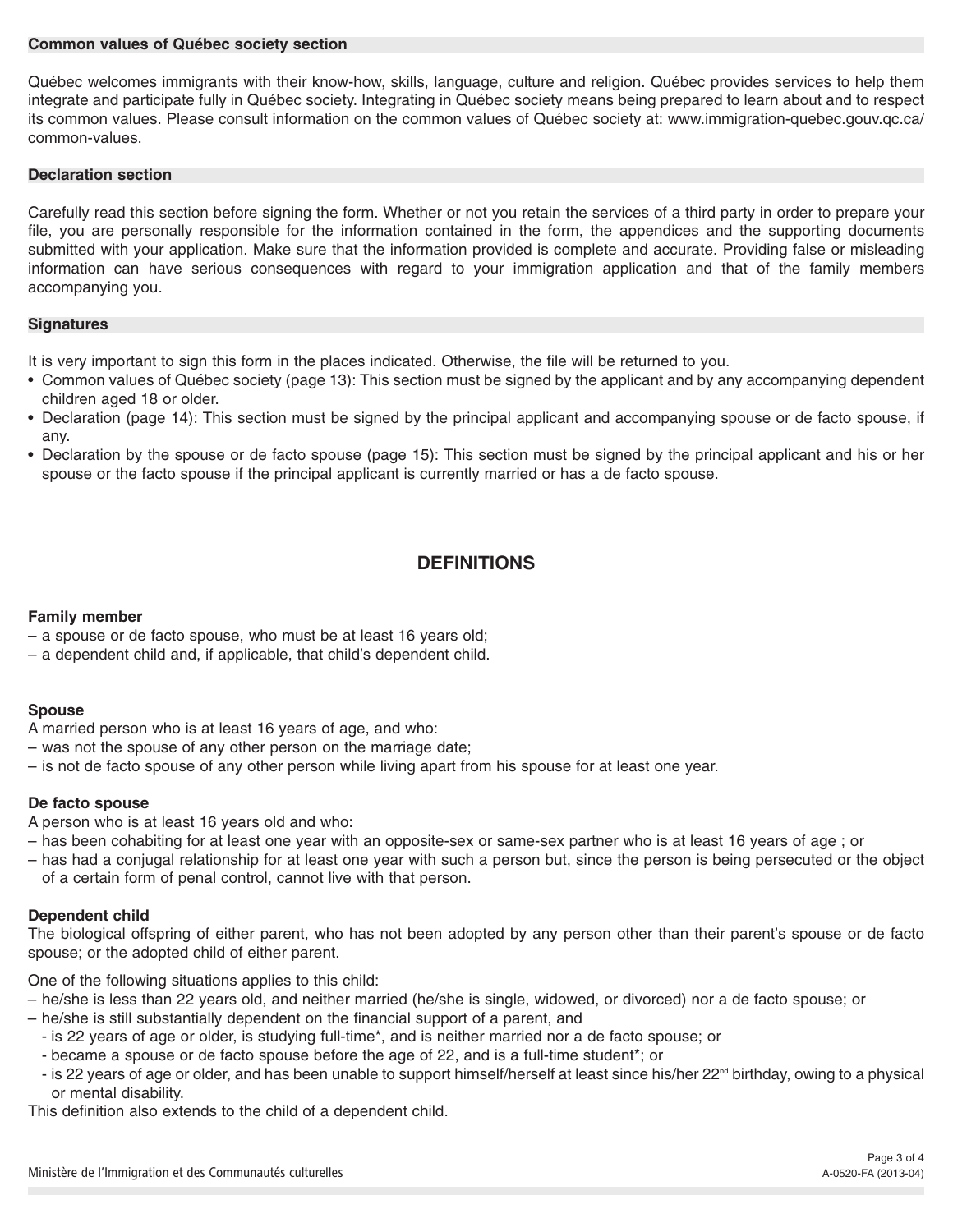In order to be considered a full-time student, the child must be enrolled on a continuous basis in a postsecondary institution that is accredited by the relevant government authorities; must be attending this institution; and must have been actively taking academic, professional, or vocational training courses there on a full-time basis and without interruption at least since his/her 22nd birthday, or since the date on which he/she married or became a de facto spouse.

#### **Investor**

Foreign national who:

- has experience in management in a legal farming, commercial or industrial business, or in a legal professional business where the staff, excluding the investor, occupies at least the equivalent of 2 full-time jobs, or for an international agency or a government or one of its departments or agencies;
- has alone or with his accompanying spouse, including de facto spouse, net assets of at least \$1,600,000 CA obtained legally, excluding the amounts received by donation less than 6 months before the date on which the application was filed;
- comes to settle and to invest in Québec in accordance with the provisions of the Regulation respecting the selection of foreign nationals.

#### **Management experience of the investor**

The assuming, for at least 2 years in the 5 years preceding the application for a selection certificate, of duties related to the planning, management and control of financial resources and of human or material resources under the investor's authority; the experience does not include the experience acquired in the context of an apprenticeship, training or specialization process attested to by a diploma.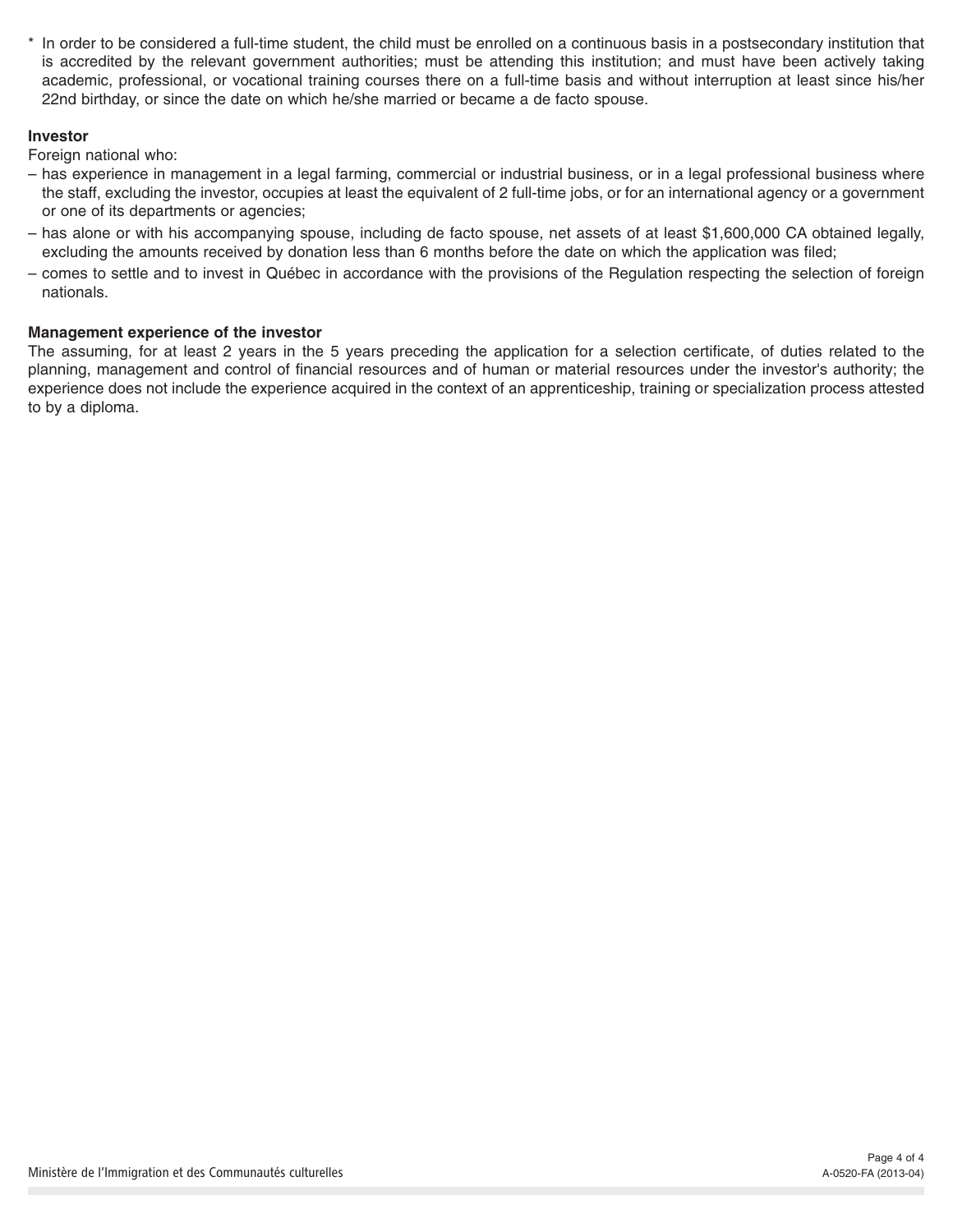*Immigration<br>et Communautés<br>culturelles* enes<br>Québec **E E** 

### **Application for Selection Certificate – INVESTOR Principal Applicant and spouse or de facto spouse**

Application reception date

 $\mathbf{L}$ 

|                                                                                                                                                                                                                                                                                                                     |                                      |                                                                   |                                    | For official use only<br>Individual Reference No: |                               |                                  |
|---------------------------------------------------------------------------------------------------------------------------------------------------------------------------------------------------------------------------------------------------------------------------------------------------------------------|--------------------------------------|-------------------------------------------------------------------|------------------------------------|---------------------------------------------------|-------------------------------|----------------------------------|
|                                                                                                                                                                                                                                                                                                                     |                                      |                                                                   |                                    | File No:                                          |                               |                                  |
|                                                                                                                                                                                                                                                                                                                     |                                      | <b>SECTION 1</b><br><b>INFORMATION ON THE PRINCIPAL APPLICANT</b> |                                    |                                                   |                               |                                  |
| 1. Informations on the identity                                                                                                                                                                                                                                                                                     |                                      |                                                                   |                                    |                                                   |                               |                                  |
| Family name at birth                                                                                                                                                                                                                                                                                                |                                      |                                                                   |                                    | First name                                        |                               |                                  |
|                                                                                                                                                                                                                                                                                                                     |                                      |                                                                   |                                    |                                                   |                               |                                  |
| Family name after marriage (if applicable)                                                                                                                                                                                                                                                                          |                                      |                                                                   |                                    |                                                   | Sex                           |                                  |
|                                                                                                                                                                                                                                                                                                                     |                                      |                                                                   |                                    |                                                   | $\Box F$                      | $\Box$ M                         |
| Other names that you have used or by which you are known                                                                                                                                                                                                                                                            |                                      |                                                                   | Passport or identity card number   |                                                   |                               |                                  |
| Date of birth                                                                                                                                                                                                                                                                                                       | Place of birth                       |                                                                   |                                    |                                                   |                               |                                  |
| Month Day<br>Year                                                                                                                                                                                                                                                                                                   | City                                 | Province / Region                                                 | Country                            |                                                   | Citizenship                   |                                  |
|                                                                                                                                                                                                                                                                                                                     |                                      |                                                                   |                                    |                                                   |                               |                                  |
| $\Box$ Single<br>$\Box$ Married<br>Have you been married more than once?<br>3. Residence address                                                                                                                                                                                                                    | $\Box$ De facto spouse<br>$\Box$ Yes | $\Box$ Separated<br>$\Box$ No                                     | $\Box$ Divorced                    |                                                   | $\Box$ Marriage annulled      | □ Widowed                        |
| <b>Street</b><br>Number                                                                                                                                                                                                                                                                                             | Apartment                            | City                                                              | Province / Region                  |                                                   | Postal code                   | Country                          |
| Telephone no. Home                                                                                                                                                                                                                                                                                                  | Telephone no. Work                   |                                                                   | E-mail address                     |                                                   |                               |                                  |
| Mailing address, if different (give the name of the person living here if this address is not directly related to you)<br>Number<br><b>Street</b>                                                                                                                                                                   | Apartment                            | City                                                              | Province / Region                  |                                                   | Postal code                   | Country                          |
| Telephone no.                                                                                                                                                                                                                                                                                                       | E-mail address                       |                                                                   | Name of the person                 |                                                   | Your link to this person      |                                  |
|                                                                                                                                                                                                                                                                                                                     |                                      |                                                                   |                                    |                                                   |                               |                                  |
| 4. Family members who may or may not be accompanying you in Québec. It is imperative that the principal applicant declare all the members of his<br>family and those of his spouse or de facto spouse's family (for the definition of family member, spouse, de facto spouse and dependent child, see instructions) |                                      |                                                                   |                                    |                                                   |                               |                                  |
| Family name<br>at birth                                                                                                                                                                                                                                                                                             | First name                           | Relationship                                                      | Date of birth<br>Month Day<br>Year |                                                   | Place and country<br>of birth | Accompanying<br>you<br>No<br>Yes |
|                                                                                                                                                                                                                                                                                                                     |                                      |                                                                   |                                    |                                                   |                               | $\Box$<br>$\Box$                 |
|                                                                                                                                                                                                                                                                                                                     |                                      |                                                                   |                                    |                                                   |                               | $\Box$<br>$\Box$                 |
|                                                                                                                                                                                                                                                                                                                     |                                      |                                                                   |                                    |                                                   |                               | $\Box$<br>$\Box$                 |
|                                                                                                                                                                                                                                                                                                                     |                                      |                                                                   |                                    |                                                   |                               | $\Box$<br>$\Box$                 |

 $\Box$ 

 $\Box$ 

 $\Box$ 

 $\Box$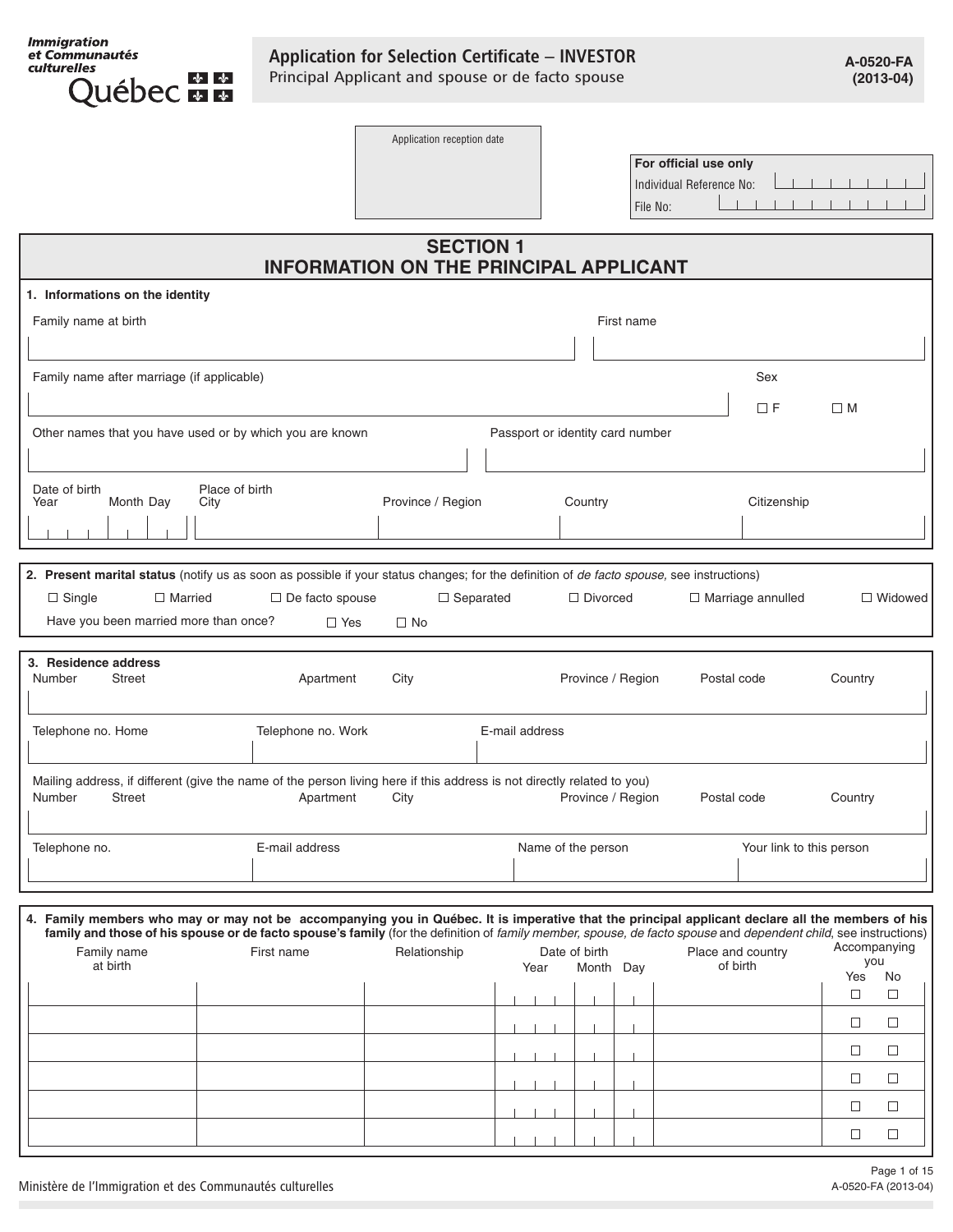|              | 5. Relatives. Give information on your father, your mother, your brothers and sisters (including half-brothers and half-sisters) |              |  |  |  |  |  |  |  |  |  |  |
|--------------|----------------------------------------------------------------------------------------------------------------------------------|--------------|--|--|--|--|--|--|--|--|--|--|
| Relationship | Family name, first name                                                                                                          | Full address |  |  |  |  |  |  |  |  |  |  |
|              |                                                                                                                                  |              |  |  |  |  |  |  |  |  |  |  |
|              |                                                                                                                                  |              |  |  |  |  |  |  |  |  |  |  |
|              |                                                                                                                                  |              |  |  |  |  |  |  |  |  |  |  |
|              |                                                                                                                                  |              |  |  |  |  |  |  |  |  |  |  |
|              |                                                                                                                                  |              |  |  |  |  |  |  |  |  |  |  |
|              |                                                                                                                                  |              |  |  |  |  |  |  |  |  |  |  |
|              |                                                                                                                                  |              |  |  |  |  |  |  |  |  |  |  |
|              |                                                                                                                                  |              |  |  |  |  |  |  |  |  |  |  |
|              |                                                                                                                                  |              |  |  |  |  |  |  |  |  |  |  |
|              |                                                                                                                                  |              |  |  |  |  |  |  |  |  |  |  |
|              |                                                                                                                                  |              |  |  |  |  |  |  |  |  |  |  |
|              |                                                                                                                                  |              |  |  |  |  |  |  |  |  |  |  |

| 6. Name and address of your dependent children and those of your spouse or de facto spouse who are accompanying you (give the adress if different<br>from your residence address) |      |         |         |                     |  |  |  |  |  |  |
|-----------------------------------------------------------------------------------------------------------------------------------------------------------------------------------|------|---------|---------|---------------------|--|--|--|--|--|--|
|                                                                                                                                                                                   | Name | Address | Country | Telephone<br>number |  |  |  |  |  |  |
|                                                                                                                                                                                   |      |         |         |                     |  |  |  |  |  |  |
|                                                                                                                                                                                   |      |         |         |                     |  |  |  |  |  |  |
|                                                                                                                                                                                   |      |         |         |                     |  |  |  |  |  |  |
|                                                                                                                                                                                   |      |         |         |                     |  |  |  |  |  |  |

| 7. Have you ever applied:<br>For a temporary stay in Canada? | $\Box$ No | $\Box$ Yes | Province<br>$\Box$ Accepted                                                        | $\Box$ Denied                 | Date       | $\Box$ Waiting for a decision |
|--------------------------------------------------------------|-----------|------------|------------------------------------------------------------------------------------|-------------------------------|------------|-------------------------------|
| For permanent immigration to Québec?                         | $\Box$ No | $\Box$ Yes | $\Box$ Accepted<br>Under which program?<br>$\Box$ Regular program<br>$\square$ PEQ | $\Box$ Denied<br>$\Box$ Other |            | $\Box$ Waiting for a decision |
| For permanent residence in Canada<br>(except Québec)?        | $\Box$ No | $\Box$ Yes | <b>Province</b><br>$\Box$ Accepted                                                 | $\Box$ Denied                 | Date $\_\$ | $\Box$ Waiting for a decision |
| For refugee status in Canada?                                | $\Box$ No | $\Box$ Yes | Province<br>$\Box$ Accepted                                                        | $\Box$ Denied                 | Date       | $\Box$ Waiting for a decision |

| 8. List every place where you have lived in the past 10 years (use a separate sheet if necessary) |                     |                     |                   |         |  |  |  |  |  |  |  |
|---------------------------------------------------------------------------------------------------|---------------------|---------------------|-------------------|---------|--|--|--|--|--|--|--|
|                                                                                                   | Length of time      | City                | Province / Region | Country |  |  |  |  |  |  |  |
| From<br><b>Month</b><br>Year                                                                      | To<br>Year<br>Month | (number and street) |                   |         |  |  |  |  |  |  |  |
|                                                                                                   |                     |                     |                   |         |  |  |  |  |  |  |  |
|                                                                                                   |                     |                     |                   |         |  |  |  |  |  |  |  |
|                                                                                                   |                     |                     |                   |         |  |  |  |  |  |  |  |
|                                                                                                   |                     |                     |                   |         |  |  |  |  |  |  |  |
|                                                                                                   |                     |                     |                   |         |  |  |  |  |  |  |  |
|                                                                                                   |                     |                     |                   |         |  |  |  |  |  |  |  |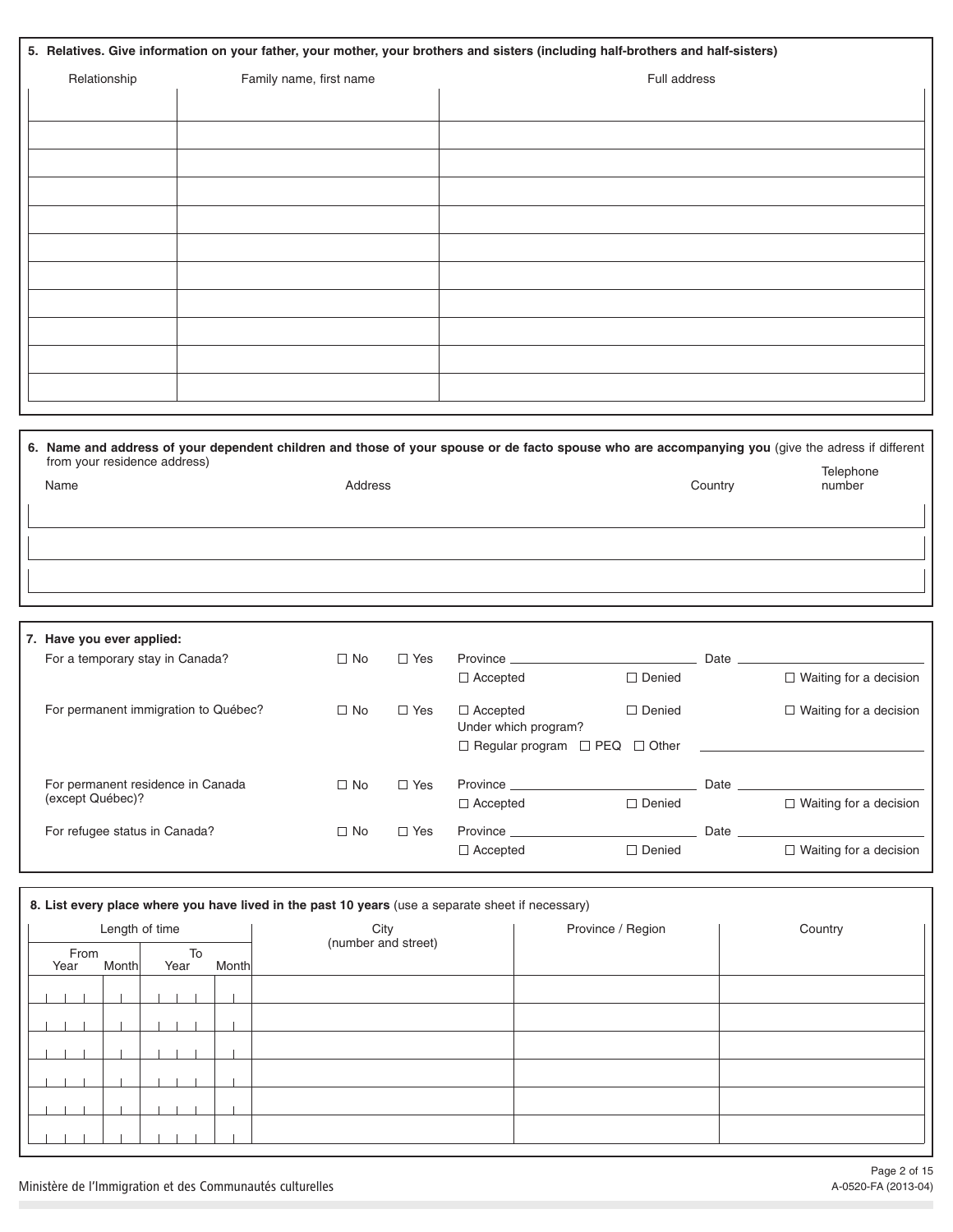|                           | From |               | To |  |              |  |         | Name of institution / | Name of diploma obtained |  |  |  |
|---------------------------|------|---------------|----|--|--------------|--|---------|-----------------------|--------------------------|--|--|--|
|                           | Year | Year<br>Month |    |  | <b>Month</b> |  | Country | (see instructions)    |                          |  |  |  |
|                           |      |               |    |  |              |  |         |                       |                          |  |  |  |
| $\overline{c}$            |      |               |    |  |              |  |         |                       |                          |  |  |  |
| $\ensuremath{\mathsf{3}}$ |      |               |    |  |              |  |         |                       |                          |  |  |  |
| 4                         |      |               |    |  |              |  |         |                       |                          |  |  |  |
| $\,$ 5 $\,$               |      |               |    |  |              |  |         |                       |                          |  |  |  |
| $\,6\,$                   |      |               |    |  |              |  |         |                       |                          |  |  |  |

|   | Year<br>diploma<br>obtained | Specialization | Primary language of instruction |
|---|-----------------------------|----------------|---------------------------------|
|   |                             |                |                                 |
| 2 |                             |                |                                 |
| 3 |                             |                |                                 |
| 4 |                             |                |                                 |
| 5 |                             |                |                                 |
| 6 |                             |                |                                 |

Г

10. Management experience<br>Indicate only the work period, in the five years preceding the submission of your application for a Quebec selection certificate, during which you met the<br>requirements of the definition of managem

| Experience at title of:<br>$\Box$ Owner                                                | $\Box$ Employee |  |
|----------------------------------------------------------------------------------------|-----------------|--|
| Describe your responsibilities (human, financial and material resources administered): |                 |  |
|                                                                                        |                 |  |
|                                                                                        |                 |  |
|                                                                                        |                 |  |
|                                                                                        |                 |  |
|                                                                                        |                 |  |
|                                                                                        |                 |  |
|                                                                                        |                 |  |
|                                                                                        |                 |  |
|                                                                                        |                 |  |
|                                                                                        |                 |  |
|                                                                                        |                 |  |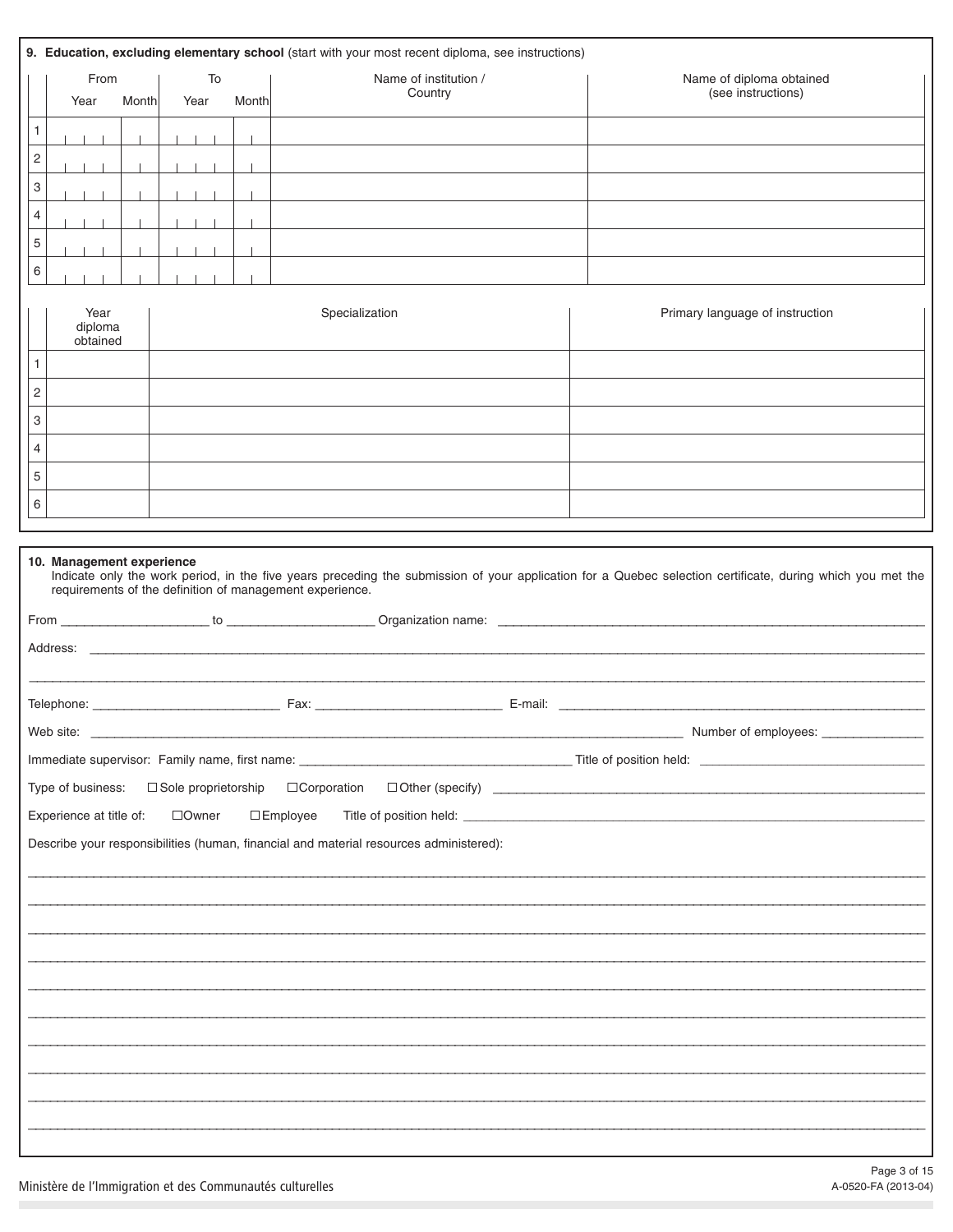| 11. Language skills (see instructions)                                                                                                                |              |               |                               |                 |                        |                                                                  |              |                                  |        |        |          |                 |        |  |
|-------------------------------------------------------------------------------------------------------------------------------------------------------|--------------|---------------|-------------------------------|-----------------|------------------------|------------------------------------------------------------------|--------------|----------------------------------|--------|--------|----------|-----------------|--------|--|
|                                                                                                                                                       | None         |               |                               | <b>Beginner</b> |                        |                                                                  |              | Intermediate                     |        |        |          | <b>Advanced</b> |        |  |
| French                                                                                                                                                | 0            | 1             | $\overline{2}$                | 3               | 4                      | 5                                                                | 6            | $\overline{7}$                   | 8      | 9      | 10       | 11              | 12     |  |
| • Understand spoken                                                                                                                                   | $\Box$       | $\Box$        | $\Box$                        | $\Box$          | $\Box$                 | $\Box$                                                           | $\Box$       | $\Box$                           | $\Box$ | $\Box$ | $\Box$   | $\Box$          | $\Box$ |  |
| • Ability to speak                                                                                                                                    | $\Box$       | $\Box$        | $\Box$                        | $\Box$          | $\Box$                 | $\Box$                                                           | $\Box$       | $\Box$                           | $\Box$ | $\Box$ | □        | $\Box$          | $\Box$ |  |
| <b>English</b>                                                                                                                                        |              |               |                               |                 |                        |                                                                  |              |                                  |        |        |          |                 |        |  |
|                                                                                                                                                       | $\Box$       | $\Box$        | $\Box$                        | $\Box$          | $\Box$                 | $\Box$                                                           | $\Box$       | $\Box$                           | $\Box$ | $\Box$ | $\Box$   | $\Box$          | $\Box$ |  |
| • Understand spoken                                                                                                                                   |              |               |                               |                 |                        |                                                                  |              |                                  |        |        |          |                 |        |  |
| • Ability to speak                                                                                                                                    | $\Box$       | $\Box$        | □                             | $\Box$          | $\Box$                 | $\Box$                                                           | $\Box$       | $\Box$                           | $\Box$ | $\Box$ | □        | $\Box$          | $\Box$ |  |
|                                                                                                                                                       |              |               |                               |                 |                        |                                                                  |              |                                  |        |        |          |                 |        |  |
| 11.1 Are you submitting the results of a French test with your application?                                                                           |              |               |                               |                 |                        | $\Box$ Yes                                                       |              | $\Box$ No                        |        |        |          |                 |        |  |
| If so, which one? $\Box$ TCFQ                                                                                                                         |              | $\Box$ TCF    | $\Box$ DELF                   |                 | $\Box$ other (specify) |                                                                  |              |                                  |        |        |          |                 |        |  |
|                                                                                                                                                       | $\Box$ TEFaQ | $\square$ TEF | $\Box$ DALF                   |                 |                        |                                                                  |              |                                  |        |        |          |                 |        |  |
| Are you submitting the results of an English test with your application?                                                                              |              |               |                               |                 |                        | $\Box$ Yes                                                       |              | $\Box$ No                        |        |        |          |                 |        |  |
| If so, which one? $\Box$ IELTS                                                                                                                        |              |               | $\Box$ other (specify) $\Box$ |                 |                        |                                                                  |              |                                  |        |        |          |                 |        |  |
|                                                                                                                                                       |              |               |                               |                 |                        |                                                                  |              |                                  |        |        |          |                 |        |  |
|                                                                                                                                                       |              |               |                               |                 |                        |                                                                  |              |                                  |        |        |          |                 |        |  |
| 12. In which city or region of Québec do you plan to live?                                                                                            |              |               |                               |                 |                        |                                                                  |              |                                  |        |        |          |                 |        |  |
|                                                                                                                                                       |              |               |                               |                 |                        |                                                                  |              |                                  |        |        |          |                 |        |  |
|                                                                                                                                                       |              |               |                               |                 |                        |                                                                  |              |                                  |        |        |          |                 |        |  |
| 13. Have you, in the framework of this application, retained the services of a paid individual to advise, assist or represent you? (see instructions) |              |               |                               |                 |                        |                                                                  |              |                                  |        |        |          |                 |        |  |
| $\Box$ Yes<br>$\Box$ No                                                                                                                               |              |               |                               |                 |                        |                                                                  |              |                                  |        |        |          |                 |        |  |
|                                                                                                                                                       |              |               |                               |                 |                        |                                                                  |              |                                  |        |        |          |                 |        |  |
| If Yes, is the person:                                                                                                                                |              |               |                               |                 |                        |                                                                  |              |                                  |        |        |          |                 |        |  |
| • a lawyer who is a member of the Barreau du Québec?                                                                                                  |              |               |                               |                 |                        | $\Box$ Yes                                                       | $\Box$ No    |                                  |        |        |          |                 |        |  |
| • a notary who is a member of the Chambre des notaires du Québec?                                                                                     |              |               |                               |                 |                        | $\Box$ Yes                                                       | $\square$ No |                                  |        |        |          |                 |        |  |
| • a person holding a special authorization issued by                                                                                                  |              |               |                               |                 |                        |                                                                  |              |                                  |        |        |          |                 |        |  |
| the Barreau du Québec or the Chambre des notaires du Québec?                                                                                          |              |               |                               |                 |                        | $\Box$ Yes                                                       | $\Box$ No    |                                  |        |        |          |                 |        |  |
| • an immigration consultant?                                                                                                                          |              |               |                               |                 |                        | $\Box$ Yes                                                       | $\Box$ No    |                                  |        |        |          |                 |        |  |
| • another paid individual?                                                                                                                            |              |               |                               |                 |                        | $\Box$ Yes                                                       | $\Box$ No    |                                  |        |        |          |                 |        |  |
|                                                                                                                                                       |              |               |                               |                 |                        |                                                                  |              |                                  |        |        |          |                 |        |  |
| If the person is an immigration consultant or another paid individual, give:                                                                          |              |               |                               |                 |                        |                                                                  |              |                                  |        |        |          |                 |        |  |
| Family name                                                                                                                                           |              |               |                               |                 |                        |                                                                  |              | First name                       |        |        |          |                 |        |  |
|                                                                                                                                                       |              |               |                               |                 |                        |                                                                  |              |                                  |        |        |          |                 |        |  |
|                                                                                                                                                       |              |               |                               |                 |                        |                                                                  |              |                                  |        |        |          |                 |        |  |
| Registration number (as it appears in the Registre québécois des consultants en immigration)                                                          |              |               |                               |                 |                        |                                                                  |              |                                  |        |        |          |                 |        |  |
|                                                                                                                                                       |              |               |                               |                 |                        |                                                                  |              |                                  |        |        |          |                 |        |  |
| To find the consultant's registration number, consult the register at www.micc.gouv.gc.ca/consultant                                                  |              |               |                               |                 |                        |                                                                  |              |                                  |        |        |          |                 |        |  |
|                                                                                                                                                       |              |               |                               |                 |                        |                                                                  |              |                                  |        |        |          |                 |        |  |
|                                                                                                                                                       |              |               |                               |                 |                        |                                                                  |              |                                  |        |        |          |                 |        |  |
|                                                                                                                                                       |              |               |                               |                 |                        | <b>SECTION 2</b>                                                 |              |                                  |        |        |          |                 |        |  |
|                                                                                                                                                       |              |               |                               |                 |                        | <b>INFORMATION ON THE ACCOMPANYING SPOUSE OR DE FACTO SPOUSE</b> |              |                                  |        |        |          |                 |        |  |
|                                                                                                                                                       |              |               |                               |                 |                        |                                                                  |              |                                  |        |        |          |                 |        |  |
| • This section must be completed by the accompanying spouse or de facto spouse.                                                                       |              |               |                               |                 |                        |                                                                  |              |                                  |        |        |          |                 |        |  |
| 14. Informations on the identity                                                                                                                      |              |               |                               |                 |                        |                                                                  |              |                                  |        |        |          |                 |        |  |
| Family name at birth                                                                                                                                  |              |               |                               |                 |                        |                                                                  |              | First name                       |        |        |          |                 |        |  |
|                                                                                                                                                       |              |               |                               |                 |                        |                                                                  |              |                                  |        |        |          |                 |        |  |
|                                                                                                                                                       |              |               |                               |                 |                        |                                                                  |              |                                  |        |        |          |                 |        |  |
| Family name after marriage (if applicable)                                                                                                            |              |               |                               |                 |                        |                                                                  |              |                                  |        |        | Sex      |                 |        |  |
|                                                                                                                                                       |              |               |                               |                 |                        |                                                                  |              |                                  |        |        | $\Box F$ | $\square$ M     |        |  |
| Other names that you have used or by which you are known                                                                                              |              |               |                               |                 |                        |                                                                  |              | Passport or identity card number |        |        |          |                 |        |  |
|                                                                                                                                                       |              |               |                               |                 |                        |                                                                  |              |                                  |        |        |          |                 |        |  |

Date of birth Year Month Day Province / Region Country Place of birth Citizenship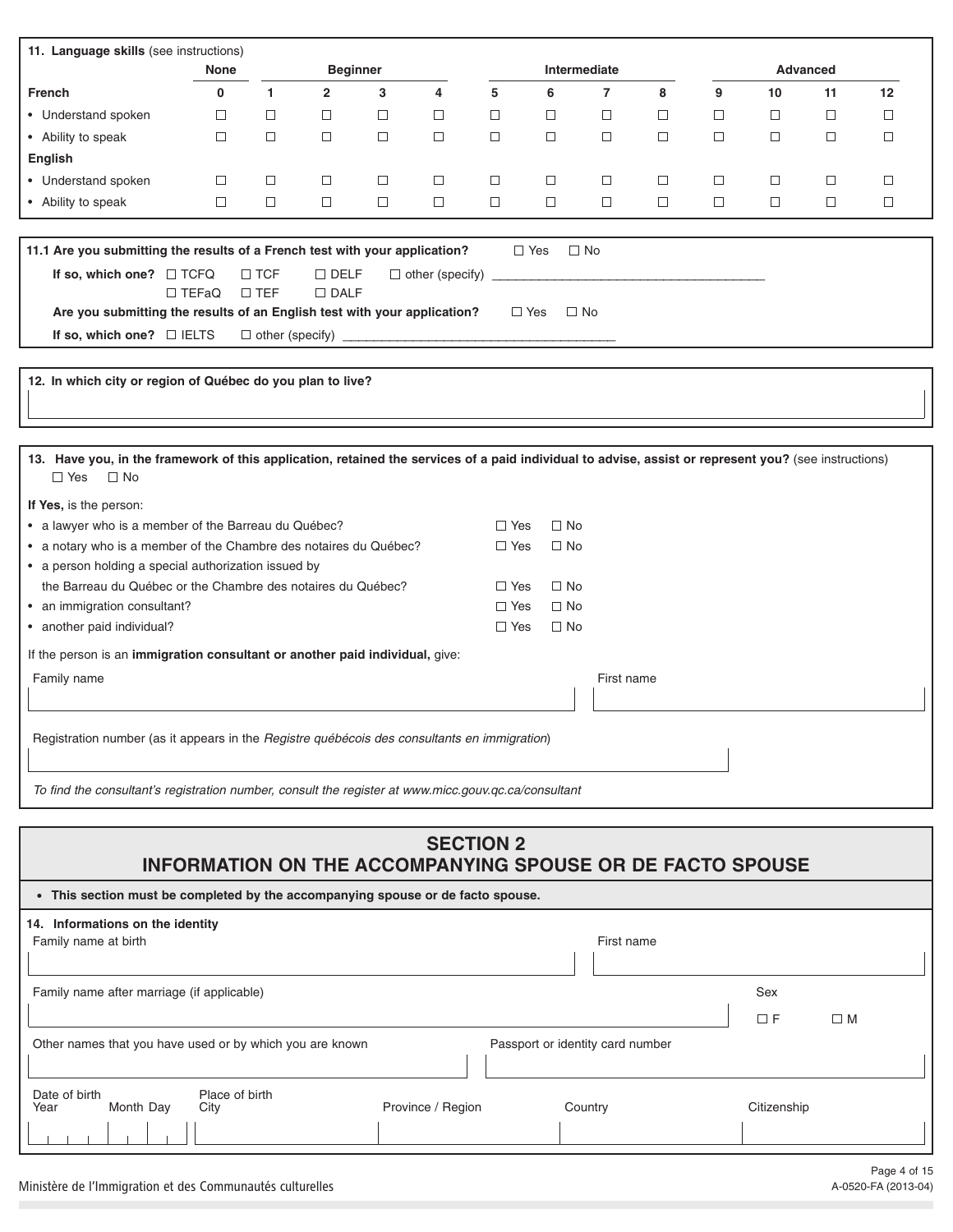| 15. Marital history (for the spouse only)<br>Have you been married more than once? | $\Box$ Yes              | $\Box$ No |                                                                                                                                   |              |             |         |
|------------------------------------------------------------------------------------|-------------------------|-----------|-----------------------------------------------------------------------------------------------------------------------------------|--------------|-------------|---------|
|                                                                                    |                         |           |                                                                                                                                   |              |             |         |
| 16. Residence address (if different from that of the principal applicant)          |                         |           |                                                                                                                                   |              |             |         |
| <b>Street</b><br>Number                                                            | Apartment               | City      | Province / Region                                                                                                                 |              | Postal code | Country |
|                                                                                    |                         |           |                                                                                                                                   |              |             |         |
| Telephone no. Home                                                                 |                         |           | Telephone no. Work                                                                                                                |              |             |         |
|                                                                                    |                         |           |                                                                                                                                   |              |             |         |
|                                                                                    |                         |           |                                                                                                                                   |              |             |         |
| E-mail address                                                                     |                         |           | Other (specify)                                                                                                                   |              |             |         |
|                                                                                    |                         |           |                                                                                                                                   |              |             |         |
|                                                                                    |                         |           |                                                                                                                                   |              |             |         |
|                                                                                    |                         |           | 17. Relatives. Give information on your father, your mother, your brothers and sisters (including half-brothers and half-sisters) |              |             |         |
| Relationship                                                                       | Family name, first name |           |                                                                                                                                   | Full address |             |         |
|                                                                                    |                         |           |                                                                                                                                   |              |             |         |
|                                                                                    |                         |           |                                                                                                                                   |              |             |         |
|                                                                                    |                         |           |                                                                                                                                   |              |             |         |
|                                                                                    |                         |           |                                                                                                                                   |              |             |         |
|                                                                                    |                         |           |                                                                                                                                   |              |             |         |
|                                                                                    |                         |           |                                                                                                                                   |              |             |         |
|                                                                                    |                         |           |                                                                                                                                   |              |             |         |
|                                                                                    |                         |           |                                                                                                                                   |              |             |         |
|                                                                                    |                         |           |                                                                                                                                   |              |             |         |
|                                                                                    |                         |           |                                                                                                                                   |              |             |         |
|                                                                                    |                         |           |                                                                                                                                   |              |             |         |
|                                                                                    |                         |           |                                                                                                                                   |              |             |         |
|                                                                                    |                         |           |                                                                                                                                   |              |             |         |
|                                                                                    |                         |           |                                                                                                                                   |              |             |         |

| 18. Have you ever applied:           |           |            |                                         |                                               |      |                                                                                                                                                  |
|--------------------------------------|-----------|------------|-----------------------------------------|-----------------------------------------------|------|--------------------------------------------------------------------------------------------------------------------------------------------------|
| For a temporary stay in Canada?      | $\Box$ No | $\Box$ Yes | $\Box$ Accepted                         | <b>Province Example 2019</b><br>$\Box$ Denied |      | Date and the state of the state of the state of the state of the state of the state of the state of the state o<br>$\Box$ Waiting for a decision |
|                                      |           |            |                                         |                                               |      |                                                                                                                                                  |
| For permanent immigration to Québec? | $\Box$ No | $\Box$ Yes | $\Box$ Accepted<br>Under which program? | $\Box$ Denied                                 |      | $\Box$ Waiting for a decision                                                                                                                    |
|                                      |           |            | $\Box$ Regular program                  | $\Box$ PEQ $\Box$ Other                       |      |                                                                                                                                                  |
|                                      |           |            |                                         |                                               |      |                                                                                                                                                  |
| For permanent residence in Canada    | $\Box$ No | $\Box$ Yes | Province                                |                                               | Date |                                                                                                                                                  |
| (except Québec)?                     |           |            | $\Box$ Accepted                         | $\Box$ Denied                                 |      | $\Box$ Waiting for a decision                                                                                                                    |
| For refugee status in Canada?        | $\Box$ No | $\Box$ Yes | Province                                |                                               | Date |                                                                                                                                                  |
|                                      |           |            | $\Box$ Accepted                         | $\Box$ Denied                                 |      | $\Box$ Waiting for a decision                                                                                                                    |

| 19. List every place where you have lived in the past 10 years (use a separate sheet if necessary) |  |    |                      |  |  |  |                     |  |  |      |         |  |
|----------------------------------------------------------------------------------------------------|--|----|----------------------|--|--|--|---------------------|--|--|------|---------|--|
| Length of time                                                                                     |  |    |                      |  |  |  |                     |  |  | City | Country |  |
| From                                                                                               |  | To |                      |  |  |  | (number and street) |  |  |      |         |  |
| Month<br>Year                                                                                      |  |    | Year<br><b>Month</b> |  |  |  |                     |  |  |      |         |  |
|                                                                                                    |  |    |                      |  |  |  |                     |  |  |      |         |  |
|                                                                                                    |  |    |                      |  |  |  |                     |  |  |      |         |  |
|                                                                                                    |  |    |                      |  |  |  |                     |  |  |      |         |  |
|                                                                                                    |  |    |                      |  |  |  |                     |  |  |      |         |  |
|                                                                                                    |  |    |                      |  |  |  |                     |  |  |      |         |  |
|                                                                                                    |  |    |                      |  |  |  |                     |  |  |      |         |  |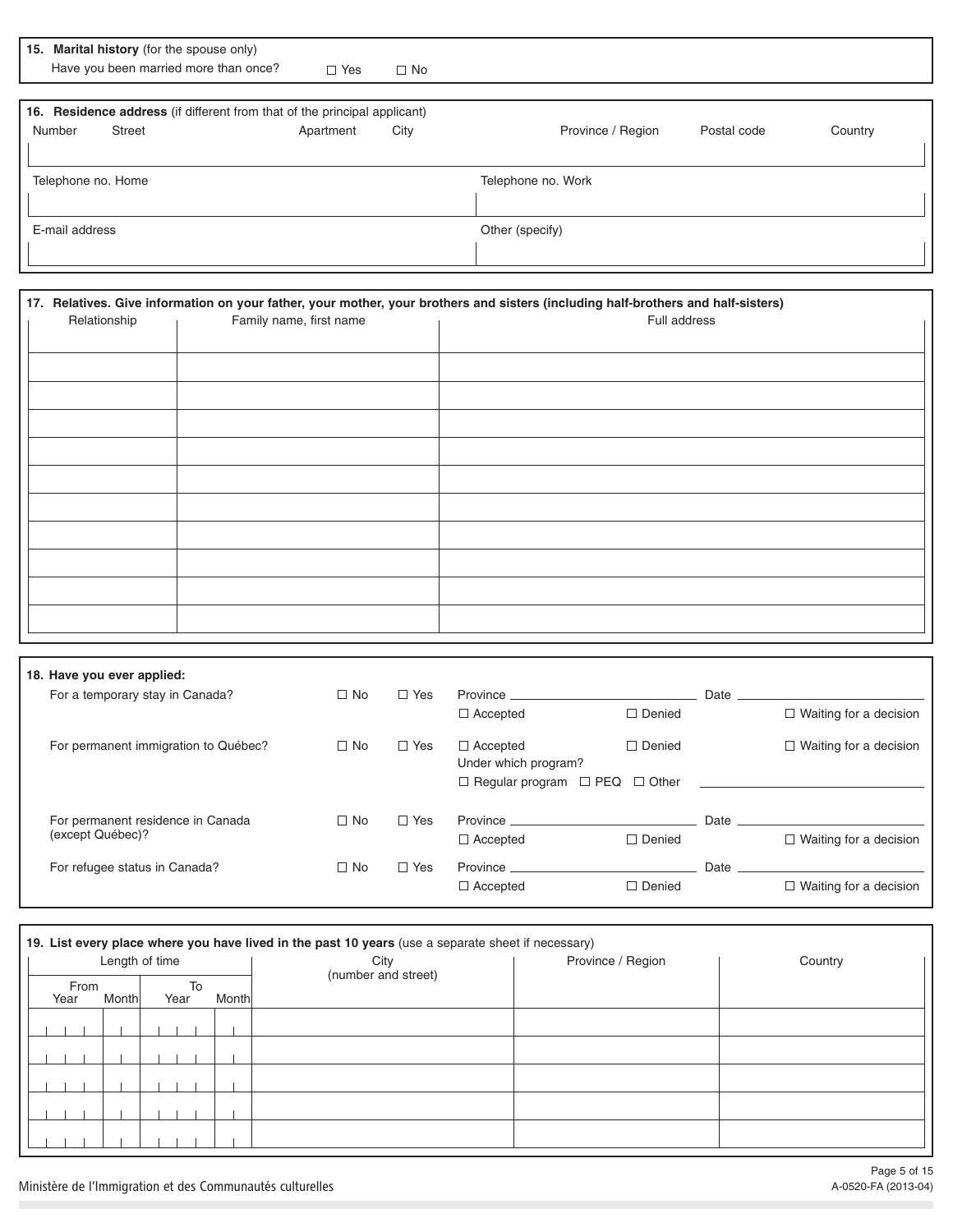|                         |                                                                        |                             |  |  |  |  |  |  | 20. Education, excluding elementary school (start with your most recent diploma, see instructions) |                                                |
|-------------------------|------------------------------------------------------------------------|-----------------------------|--|--|--|--|--|--|----------------------------------------------------------------------------------------------------|------------------------------------------------|
|                         | From<br>$\operatorname{\mathsf{To}}$<br>Year<br>Month<br>Year<br>Month |                             |  |  |  |  |  |  | Name of institution /<br>Country                                                                   | Name of diploma obtained<br>(see instructions) |
| $\mathbf{1}$            |                                                                        |                             |  |  |  |  |  |  |                                                                                                    |                                                |
| $\overline{\mathbf{c}}$ |                                                                        |                             |  |  |  |  |  |  |                                                                                                    |                                                |
| 3                       |                                                                        |                             |  |  |  |  |  |  |                                                                                                    |                                                |
| 4                       |                                                                        |                             |  |  |  |  |  |  |                                                                                                    |                                                |
| $\mathbf 5$             |                                                                        |                             |  |  |  |  |  |  |                                                                                                    |                                                |
| 6                       |                                                                        |                             |  |  |  |  |  |  |                                                                                                    |                                                |
|                         |                                                                        | Year<br>diploma<br>obtained |  |  |  |  |  |  | Specialization                                                                                     | Primary language of instruction                |
| $\mathbf{1}$            |                                                                        |                             |  |  |  |  |  |  |                                                                                                    |                                                |
| $\overline{c}$          |                                                                        |                             |  |  |  |  |  |  |                                                                                                    |                                                |
| 3                       |                                                                        |                             |  |  |  |  |  |  |                                                                                                    |                                                |
| $\overline{4}$          |                                                                        |                             |  |  |  |  |  |  |                                                                                                    |                                                |
| $\mathbf 5$             |                                                                        |                             |  |  |  |  |  |  |                                                                                                    |                                                |
| 6                       |                                                                        |                             |  |  |  |  |  |  |                                                                                                    |                                                |
|                         |                                                                        |                             |  |  |  |  |  |  |                                                                                                    |                                                |

| 21. Employment over the past five years (start with the most recent job). Answer this question only if the principal applicant does not resort to your net |  |  |
|------------------------------------------------------------------------------------------------------------------------------------------------------------|--|--|
| assets to qualify for the threshold of \$1,600,000 CA                                                                                                      |  |  |

|                |  | Year | From | Month Day | Year | To | Month Day | Name of company, including your own,<br>and country where it is located<br>(Enter full name; do not use abbreviations) |
|----------------|--|------|------|-----------|------|----|-----------|------------------------------------------------------------------------------------------------------------------------|
|                |  |      |      |           |      |    |           |                                                                                                                        |
| 2              |  |      |      |           |      |    |           |                                                                                                                        |
| 3              |  |      |      |           |      |    |           |                                                                                                                        |
| $\overline{4}$ |  |      |      |           |      |    |           |                                                                                                                        |
| 5              |  |      |      |           |      |    |           |                                                                                                                        |
| 6              |  |      |      |           |      |    |           |                                                                                                                        |

|   | Job title | Primary language of work |
|---|-----------|--------------------------|
|   |           |                          |
|   |           |                          |
| ◠ |           |                          |
|   |           |                          |
| э |           |                          |
|   |           |                          |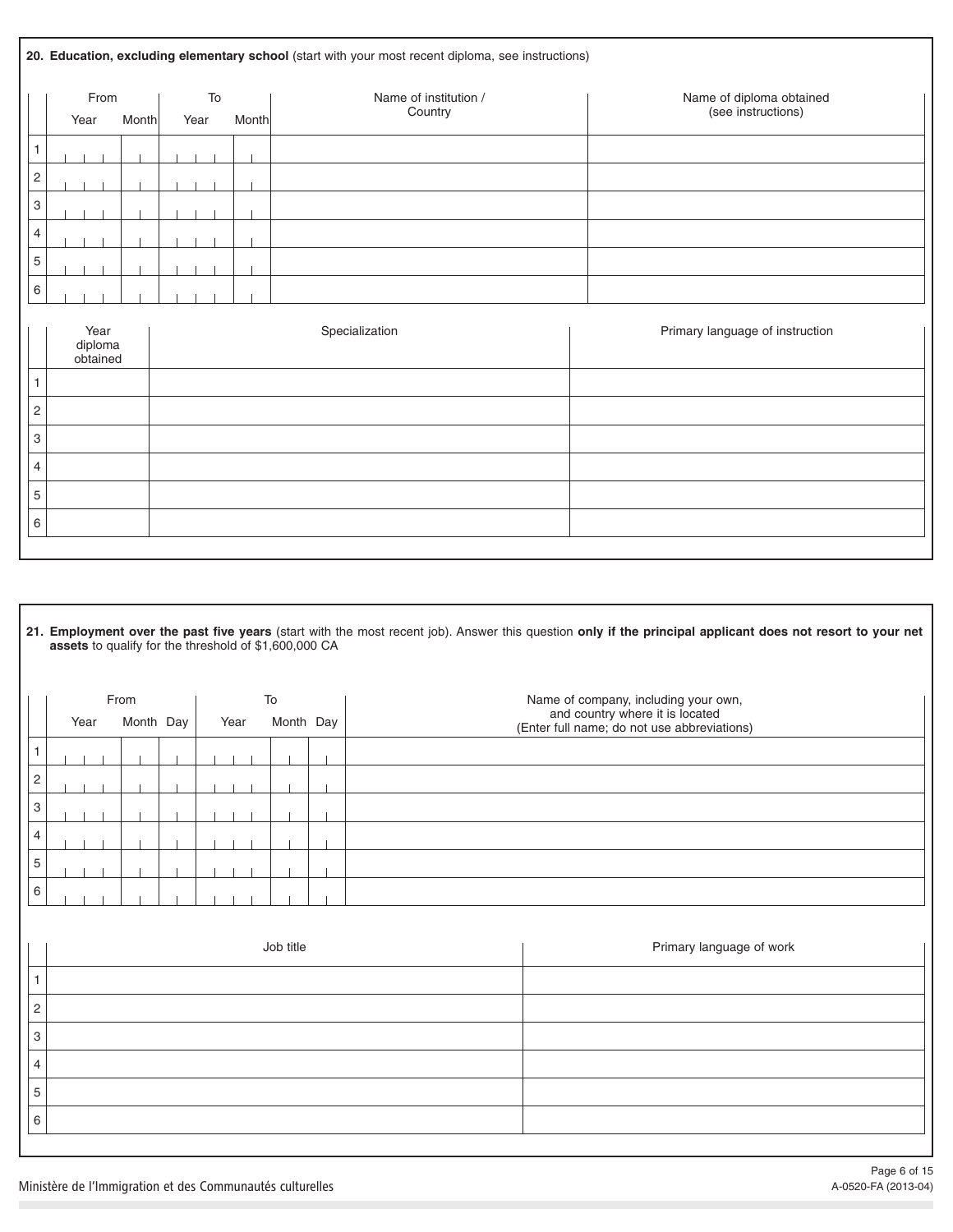# **SECTION 3 STAY AND FAMILY IN QUÉBEC**

| • This section must be completed by the principal applicant and the accompanying spouse or de facto spouse.                                              |                       |      |      |           |                |    |           |                 |  |      |      |           |  |      |                  |           |
|----------------------------------------------------------------------------------------------------------------------------------------------------------|-----------------------|------|------|-----------|----------------|----|-----------|-----------------|--|------|------|-----------|--|------|------------------|-----------|
| 22. Stays in Québec over the last<br>ten years<br><b>Principal applicant</b>                                                                             |                       | Year | From | Month Day | Year           | To | Month Day |                 |  | Year | From | Month Day |  | Year | To               | Month Day |
|                                                                                                                                                          |                       |      |      |           |                |    |           |                 |  |      |      |           |  |      |                  |           |
| • Full-time studies                                                                                                                                      |                       |      |      |           |                |    |           |                 |  |      |      |           |  |      |                  |           |
| • Work full-time                                                                                                                                         |                       |      |      |           |                |    |           |                 |  |      |      |           |  |      |                  |           |
| • Business (principal applicant only)                                                                                                                    |                       |      |      |           | $\blacksquare$ |    |           |                 |  |      |      |           |  |      |                  |           |
| • Other reason (specify) ______________                                                                                                                  |                       |      |      |           |                |    |           |                 |  |      |      |           |  |      |                  |           |
| Spouse/De facto spouse                                                                                                                                   |                       |      |      |           |                |    |           |                 |  |      |      |           |  |      |                  |           |
| • Full-time studies                                                                                                                                      |                       |      |      |           |                |    |           |                 |  |      |      |           |  |      |                  |           |
| • Work full-time                                                                                                                                         |                       |      |      |           |                |    |           |                 |  |      |      |           |  |      |                  |           |
| • Other reason (specify) _                                                                                                                               |                       |      |      |           |                |    |           |                 |  |      |      |           |  |      |                  |           |
| 23. Family in Québec (permanent residents or Canadian citizens living in Québec)<br><b>Principal applicant</b><br>Relationship<br>Spouse/De facto spouse | Family and first name |      |      |           |                |    |           | Address in full |  |      |      |           |  |      | Telephone number |           |
|                                                                                                                                                          |                       |      |      |           |                |    |           |                 |  |      |      |           |  |      |                  |           |
|                                                                                                                                                          |                       |      |      |           |                |    |           |                 |  |      |      |           |  |      |                  |           |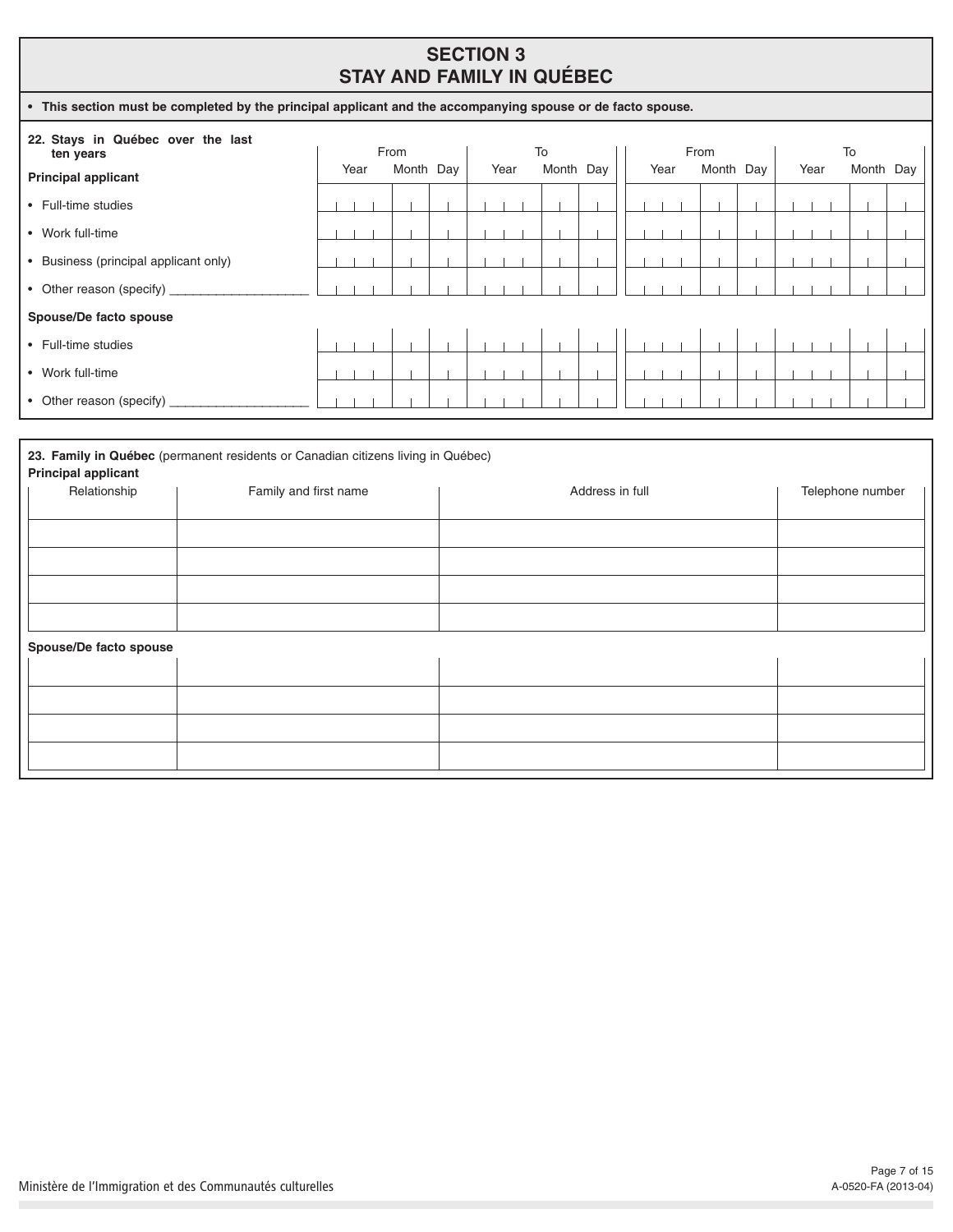# **SECTION 4 NET ASSETS**

- **If you have to resort to all or part of the net assets of your accompanying spouse or de facto spouse, to qualify for the threshold of \$1,600,000 CA, both of you must complete this section. By disclosing his or her net assets, your accompanying spouse or de facto spouse consents to place his or her funds at your disposal for fulfilling the commitments made under the Regulation respecting the Selection of foreign nationals.**
- **• All of your assets and debts must be listed, with the exception of personal effects such as jewellery, paintings, carpets, furniture and automobiles.**
- **• To support your declarations, you must also enclose a narrative document explaining the history of aquisition of your funds and, if applicable, those of your spouse or de facto spouse who is accompanying you. The presentation outline can be found on the Ministère website at www.immigration-quebec.gouv.qc.ca/en/forms/index.html.**

# **ASSETS OF THE PRINCIPAL APPLICANT**

| <b>Bank accounts</b><br>4.1 |             |              |                  |          |  |  |  |  |  |  |  |  |  |        |                 |             |
|-----------------------------|-------------|--------------|------------------|----------|--|--|--|--|--|--|--|--|--|--------|-----------------|-------------|
| Financial institution       | Account no. | Opening      |                  | Reserved |  |  |  |  |  |  |  |  |  |        |                 |             |
|                             |             | date         | Foreign currency |          |  |  |  |  |  |  |  |  |  | \$ CDN | for the<br>MICC |             |
|                             |             |              |                  |          |  |  |  |  |  |  |  |  |  |        |                 |             |
|                             |             |              |                  |          |  |  |  |  |  |  |  |  |  |        |                 |             |
|                             |             |              |                  |          |  |  |  |  |  |  |  |  |  |        |                 |             |
|                             |             |              |                  |          |  |  |  |  |  |  |  |  |  |        |                 |             |
|                             |             |              |                  |          |  |  |  |  |  |  |  |  |  |        |                 |             |
|                             |             |              |                  |          |  |  |  |  |  |  |  |  |  |        |                 |             |
|                             |             |              |                  |          |  |  |  |  |  |  |  |  |  |        |                 |             |
|                             |             |              |                  |          |  |  |  |  |  |  |  |  |  |        |                 |             |
|                             |             |              |                  |          |  |  |  |  |  |  |  |  |  |        |                 |             |
|                             |             |              |                  |          |  |  |  |  |  |  |  |  |  |        |                 |             |
|                             |             | <b>TOTAL</b> |                  |          |  |  |  |  |  |  |  |  |  | 0      |                 | $\mathbf 0$ |
|                             |             |              |                  |          |  |  |  |  |  |  |  |  |  |        |                 |             |

| 4.2 Term deposits     |                      |                                       |  |  |                  |  |               |  |   |        |                                    |
|-----------------------|----------------------|---------------------------------------|--|--|------------------|--|---------------|--|---|--------|------------------------------------|
| Financial institution | Initial deposit date | Maturity date<br>(Year / Month / Day) |  |  | Foreign currency |  | Initial value |  |   | \$ CDN | Reserved<br>for the<br><b>MICC</b> |
|                       |                      |                                       |  |  |                  |  |               |  |   |        |                                    |
|                       |                      |                                       |  |  |                  |  |               |  |   |        |                                    |
|                       |                      |                                       |  |  |                  |  |               |  |   |        |                                    |
|                       |                      |                                       |  |  |                  |  |               |  |   |        |                                    |
|                       |                      |                                       |  |  |                  |  |               |  |   |        |                                    |
|                       |                      |                                       |  |  |                  |  |               |  |   |        |                                    |
|                       |                      |                                       |  |  |                  |  |               |  |   |        |                                    |
|                       |                      | <b>TOTAL</b>                          |  |  |                  |  |               |  | 0 |        | $\Omega$                           |

| 4.3 Stocks and other investments |                  |                                          |        |                             |
|----------------------------------|------------------|------------------------------------------|--------|-----------------------------|
| Description / Quantity           | Purchase<br>date | Current market value<br>Foreign currency | \$ CDN | Reserved<br>for the<br>MICC |
|                                  |                  |                                          |        |                             |
|                                  |                  |                                          |        |                             |
|                                  |                  |                                          |        |                             |
|                                  | <b>TOTAL</b>     |                                          |        |                             |

 $\mathbf{I}$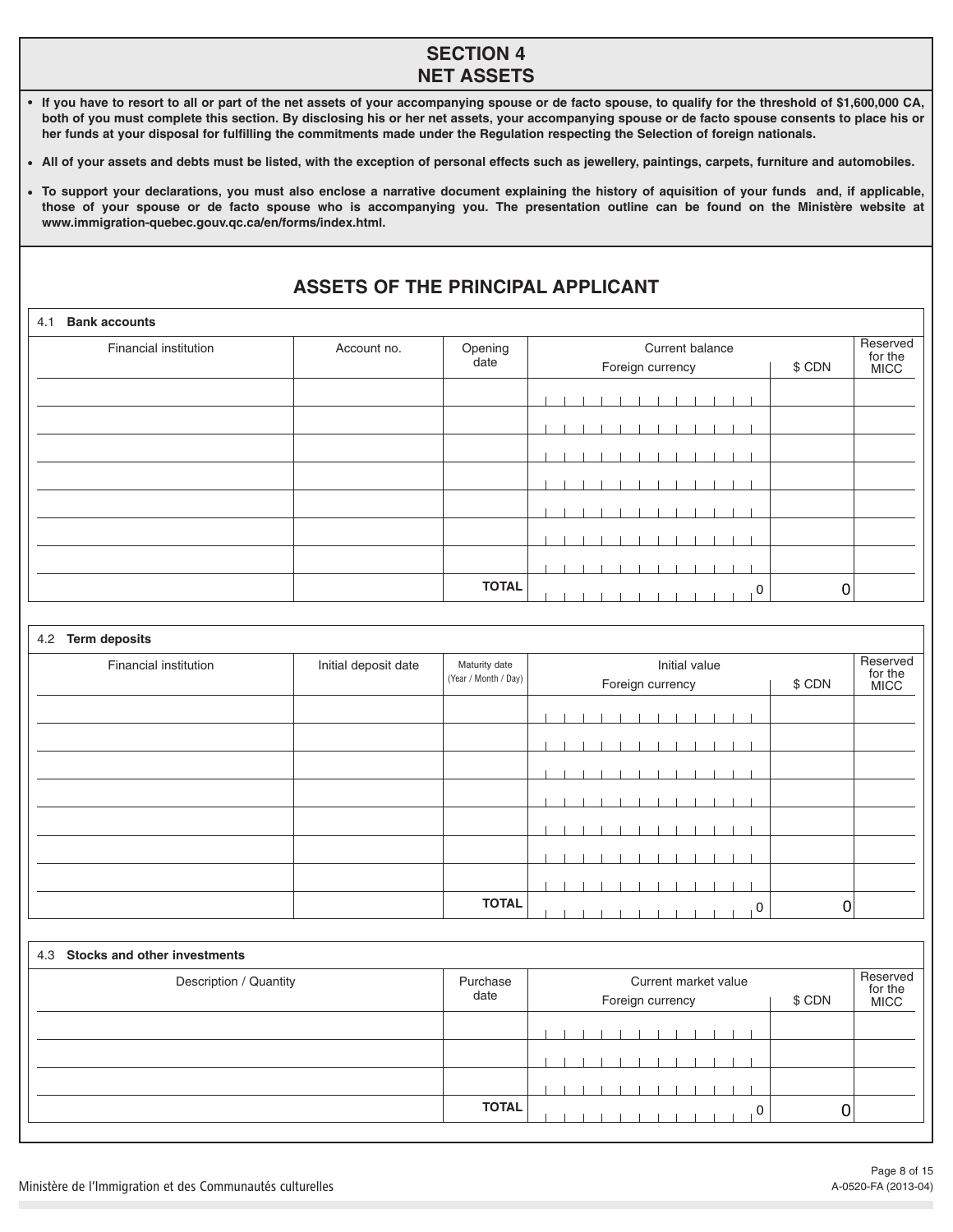| 4.4 Other securities (insurance, security deposits, pension funds, etc.) |                  |                                      |  |  |  |  |  |  |  |  |        |                                    |  |   |
|--------------------------------------------------------------------------|------------------|--------------------------------------|--|--|--|--|--|--|--|--|--------|------------------------------------|--|---|
| Description                                                              | Purchase<br>date | Redemption value<br>Foreign currency |  |  |  |  |  |  |  |  | \$ CDN | Reserved<br>for the<br><b>MICC</b> |  |   |
|                                                                          |                  |                                      |  |  |  |  |  |  |  |  |        |                                    |  |   |
|                                                                          |                  |                                      |  |  |  |  |  |  |  |  |        |                                    |  |   |
|                                                                          |                  |                                      |  |  |  |  |  |  |  |  |        |                                    |  |   |
|                                                                          |                  |                                      |  |  |  |  |  |  |  |  |        |                                    |  |   |
|                                                                          |                  |                                      |  |  |  |  |  |  |  |  |        |                                    |  |   |
|                                                                          | <b>TOTAL</b>     |                                      |  |  |  |  |  |  |  |  |        | 0                                  |  | 0 |

| 4.5 | <b>Businesses</b>    |                           |                                                  |  |  |  |  |  |  |  |  |  |  |                             |                |  |
|-----|----------------------|---------------------------|--------------------------------------------------|--|--|--|--|--|--|--|--|--|--|-----------------------------|----------------|--|
|     | <b>Business name</b> | Share of<br>ownership (%) | Current book value<br>Foreign currency<br>\$ CDN |  |  |  |  |  |  |  |  |  |  | Reserved<br>for the<br>MICC |                |  |
|     |                      |                           |                                                  |  |  |  |  |  |  |  |  |  |  |                             |                |  |
|     |                      |                           |                                                  |  |  |  |  |  |  |  |  |  |  |                             |                |  |
|     |                      |                           |                                                  |  |  |  |  |  |  |  |  |  |  |                             |                |  |
|     |                      |                           |                                                  |  |  |  |  |  |  |  |  |  |  |                             |                |  |
|     |                      |                           |                                                  |  |  |  |  |  |  |  |  |  |  |                             |                |  |
|     |                      |                           |                                                  |  |  |  |  |  |  |  |  |  |  |                             |                |  |
|     |                      |                           |                                                  |  |  |  |  |  |  |  |  |  |  |                             |                |  |
|     |                      | <b>TOTAL</b>              |                                                  |  |  |  |  |  |  |  |  |  |  | $\Omega$                    | $\overline{0}$ |  |

# 4.6 **Land and real property**

| Description and location |                   | Acquisition  | Current market value                                         | Reserved<br>for the |
|--------------------------|-------------------|--------------|--------------------------------------------------------------|---------------------|
|                          | Purchase<br>price | Year         | \$ CDN<br>Foreign currency<br>Percentage<br>of shares $(\%)$ | <b>MICC</b>         |
|                          |                   |              |                                                              |                     |
|                          |                   |              |                                                              |                     |
|                          |                   |              |                                                              |                     |
|                          |                   |              |                                                              |                     |
|                          |                   |              |                                                              |                     |
|                          |                   |              |                                                              |                     |
|                          |                   | <b>TOTAL</b> | 0<br>0                                                       |                     |

# **LIABILITIES OF THE PRINCIPAL APPLICANT**

| 4.7 Short-term liabilities (accounts payable, bank loans, taxes due, etc.) |                                       |  |  |  |  |  |  |  |  |  |  |                                    |  |
|----------------------------------------------------------------------------|---------------------------------------|--|--|--|--|--|--|--|--|--|--|------------------------------------|--|
| Description                                                                | Balance<br>\$ CDN<br>Foreign currency |  |  |  |  |  |  |  |  |  |  | Reserved<br>for the<br><b>MICC</b> |  |
|                                                                            |                                       |  |  |  |  |  |  |  |  |  |  |                                    |  |
|                                                                            |                                       |  |  |  |  |  |  |  |  |  |  |                                    |  |
|                                                                            |                                       |  |  |  |  |  |  |  |  |  |  |                                    |  |
|                                                                            |                                       |  |  |  |  |  |  |  |  |  |  |                                    |  |
|                                                                            |                                       |  |  |  |  |  |  |  |  |  |  |                                    |  |
| <b>TOTAL</b>                                                               |                                       |  |  |  |  |  |  |  |  |  |  | 0                                  |  |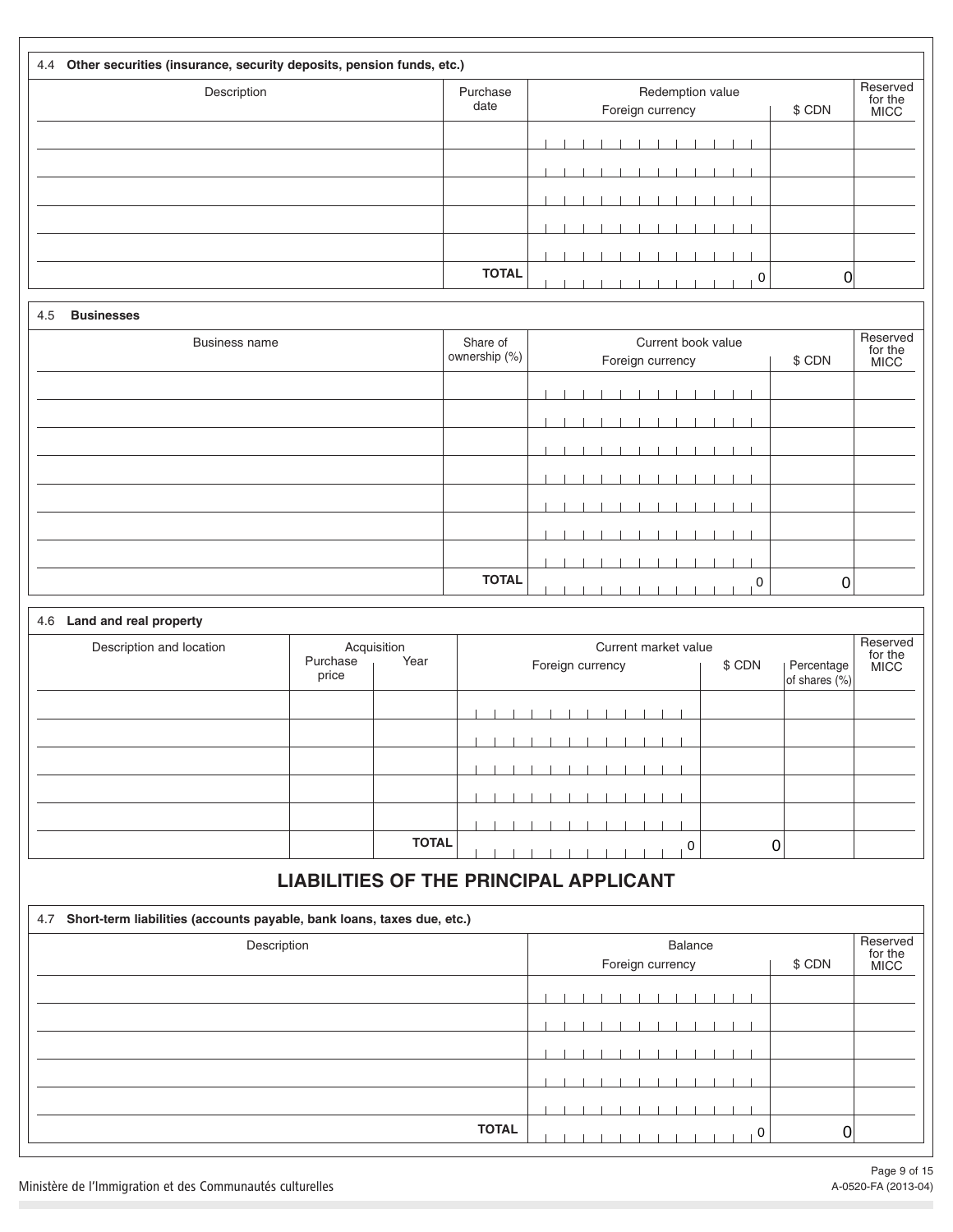| Long-term liabilities (long-term debt including mortgage loans, etc.)<br>4.8 |  |  |  |                             |  |   |        |                                    |
|------------------------------------------------------------------------------|--|--|--|-----------------------------|--|---|--------|------------------------------------|
| Description                                                                  |  |  |  | Balance<br>Foreign currency |  |   | \$ CDN | Reserved<br>for the<br><b>MICC</b> |
|                                                                              |  |  |  |                             |  |   |        |                                    |
|                                                                              |  |  |  |                             |  |   |        |                                    |
|                                                                              |  |  |  |                             |  |   |        |                                    |
|                                                                              |  |  |  |                             |  |   |        |                                    |
|                                                                              |  |  |  |                             |  |   |        |                                    |
| <b>TOTAL</b>                                                                 |  |  |  |                             |  | 0 | 0      |                                    |

# **ASSETS OF THE ACCOMPANYING SPOUSE OR DE FACTO SPOUSE**

4.9 **Bank accounts** Current balance Reserved Opening<br>date Financial institution **Account no.** for the<br>MICC Foreign currency | \$ CDN  $\mathbf{I}$  $\overline{\phantom{a}}$  $\overline{\phantom{a}}$  $\overline{1}$ **TOTAL**  $\begin{array}{ccc} \circ & \circ & \circ \end{array}$  $1 - 1 - 1 - 1 - 1$  $\overline{1}$ 

| 4.10 Term deposits    |                         |                                       |                                                                            |
|-----------------------|-------------------------|---------------------------------------|----------------------------------------------------------------------------|
| Financial institution | Initial deposit<br>date | Maturity date<br>(Year / Month / Day) | Reserved<br>Initial value<br>for the<br>Foreign currency<br>\$ CDN<br>MICC |
|                       |                         |                                       |                                                                            |
|                       |                         |                                       |                                                                            |
|                       |                         |                                       |                                                                            |
|                       |                         |                                       |                                                                            |
|                       |                         |                                       |                                                                            |
|                       |                         |                                       |                                                                            |
|                       |                         |                                       |                                                                            |
|                       |                         | <b>TOTAL</b>                          | 0<br>$\mathbf 0$                                                           |

| 4.11 Stocks and other investments |                  |  |  |                  |  |  |  |                      |  |        |                             |
|-----------------------------------|------------------|--|--|------------------|--|--|--|----------------------|--|--------|-----------------------------|
| Description / Quantity            | Purchase<br>date |  |  | Foreign currency |  |  |  | Current market value |  | \$ CDN | Reserved<br>for the<br>MICC |
|                                   |                  |  |  |                  |  |  |  |                      |  |        |                             |
|                                   |                  |  |  |                  |  |  |  |                      |  |        |                             |
|                                   |                  |  |  |                  |  |  |  |                      |  |        |                             |
|                                   | <b>TOTAL</b>     |  |  |                  |  |  |  |                      |  |        |                             |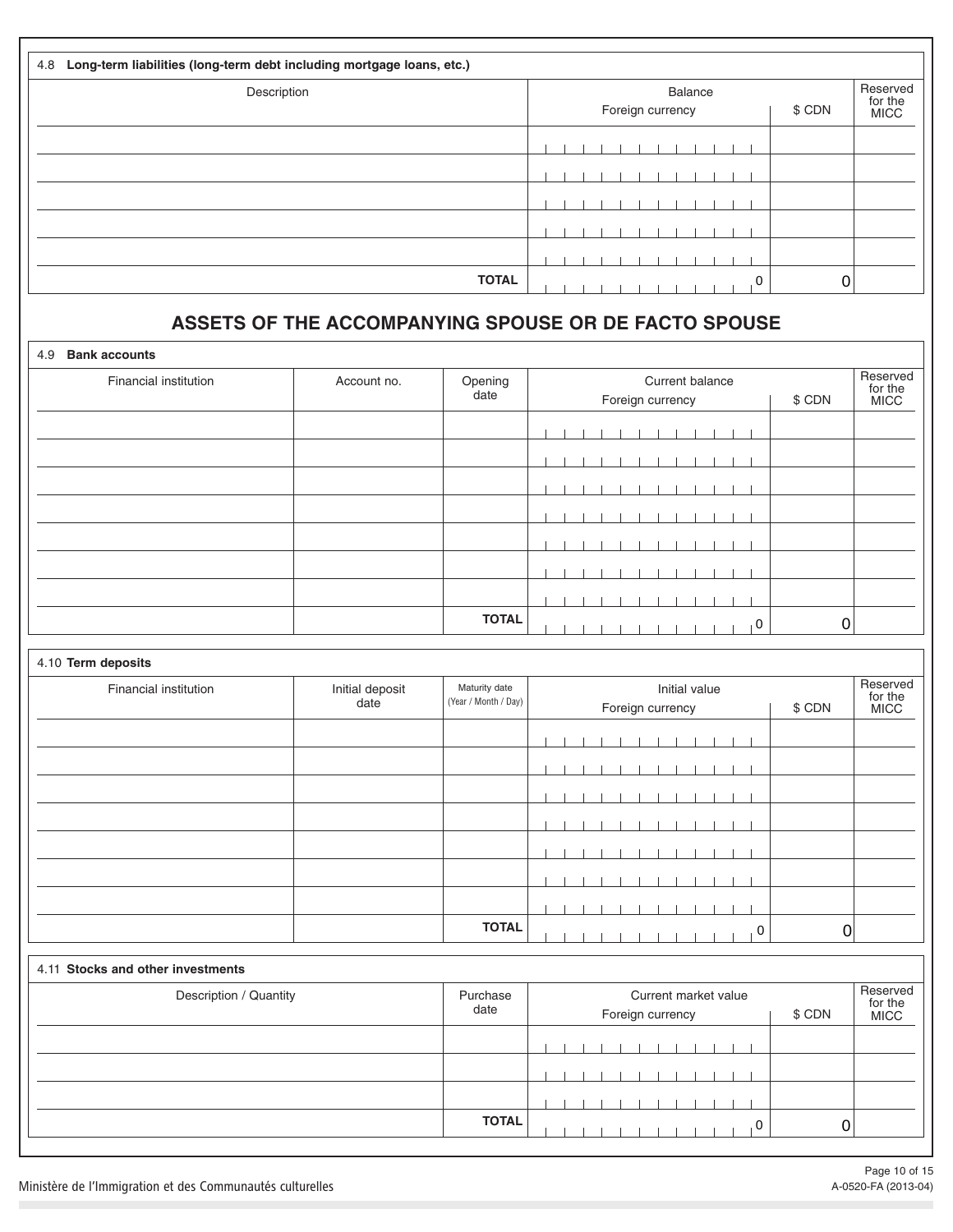| 4.12 Other securities (insurance, security deposits, pension funds, etc.) |                  |  |  |                  |  |  |  |                  |   |        |   |                                    |
|---------------------------------------------------------------------------|------------------|--|--|------------------|--|--|--|------------------|---|--------|---|------------------------------------|
| Description                                                               | Purchase<br>date |  |  | Foreign currency |  |  |  | Redemption value |   | \$ CDN |   | Reserved<br>for the<br><b>MICC</b> |
|                                                                           |                  |  |  |                  |  |  |  |                  |   |        |   |                                    |
|                                                                           |                  |  |  |                  |  |  |  |                  |   |        |   |                                    |
|                                                                           |                  |  |  |                  |  |  |  |                  |   |        |   |                                    |
|                                                                           |                  |  |  |                  |  |  |  |                  |   |        |   |                                    |
|                                                                           |                  |  |  |                  |  |  |  |                  |   |        |   |                                    |
|                                                                           | <b>TOTAL</b>     |  |  |                  |  |  |  |                  | 0 |        | 0 |                                    |

| 4.13 Businesses      |                           |  |  |                  |  |  |                    |  |   |             |                             |
|----------------------|---------------------------|--|--|------------------|--|--|--------------------|--|---|-------------|-----------------------------|
| <b>Business name</b> | Share of<br>ownership (%) |  |  | Foreign currency |  |  | Current book value |  |   | \$ CDN      | Reserved<br>for the<br>MICC |
|                      |                           |  |  |                  |  |  |                    |  |   |             |                             |
|                      |                           |  |  |                  |  |  |                    |  |   |             |                             |
|                      |                           |  |  |                  |  |  |                    |  |   |             |                             |
|                      |                           |  |  |                  |  |  |                    |  |   |             |                             |
|                      |                           |  |  |                  |  |  |                    |  |   |             |                             |
|                      |                           |  |  |                  |  |  |                    |  |   |             |                             |
|                      |                           |  |  |                  |  |  |                    |  |   |             |                             |
|                      | <b>TOTAL</b>              |  |  |                  |  |  |                    |  | 0 | $\mathbf 0$ |                             |

| 4.14 Land and real property |                   |                     |                                                                                                   |                                    |
|-----------------------------|-------------------|---------------------|---------------------------------------------------------------------------------------------------|------------------------------------|
| Description and location    | Purchase<br>price | Acquisition<br>Year | Current market value<br>\$ CDN<br>Foreign currency<br>Percentage <sup>1</sup><br>of shares $(\%)$ | Reserved<br>for the<br><b>MICC</b> |
|                             |                   |                     |                                                                                                   |                                    |
|                             |                   |                     |                                                                                                   |                                    |
|                             |                   |                     |                                                                                                   |                                    |
|                             |                   |                     |                                                                                                   |                                    |
|                             |                   | <b>TOTAL</b>        | 0<br>$\Omega$                                                                                     |                                    |

# **LIABILITIES OF THE ACCOMPANYING SPOUSE OR DE FACTO SPOUSE**

| 4.15 Short-term liabilities (accounts payable, bank loans, taxes due, etc.) |  |  |  |  |                             |  |  |        |                                    |
|-----------------------------------------------------------------------------|--|--|--|--|-----------------------------|--|--|--------|------------------------------------|
| Description                                                                 |  |  |  |  | Balance<br>Foreign currency |  |  | \$ CDN | Reserved<br>for the<br><b>MICC</b> |
|                                                                             |  |  |  |  |                             |  |  |        |                                    |
|                                                                             |  |  |  |  |                             |  |  |        |                                    |
|                                                                             |  |  |  |  |                             |  |  |        |                                    |
|                                                                             |  |  |  |  |                             |  |  |        |                                    |
|                                                                             |  |  |  |  |                             |  |  |        |                                    |
| <b>TOTAL</b>                                                                |  |  |  |  |                             |  |  | 0      |                                    |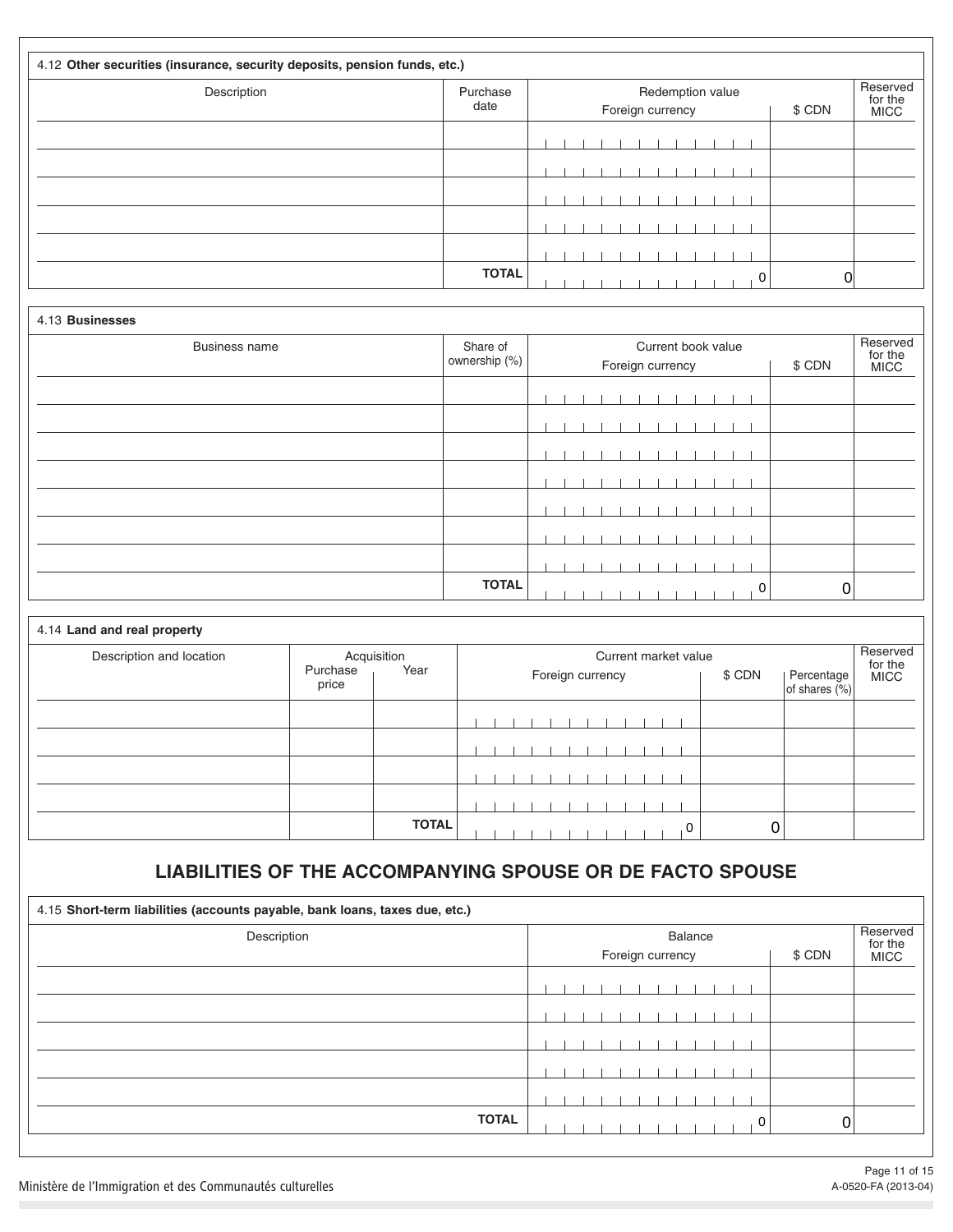| 4.16 Long-term liabilities (long-term debt including mortgage loans, etc.)  |  |  |                 |                  |  |         |  |  |        |                                    |
|-----------------------------------------------------------------------------|--|--|-----------------|------------------|--|---------|--|--|--------|------------------------------------|
| Description                                                                 |  |  |                 | Foreign currency |  | Balance |  |  | \$ CDN | Reserved<br>for the<br><b>MICC</b> |
|                                                                             |  |  |                 |                  |  |         |  |  |        |                                    |
|                                                                             |  |  |                 |                  |  |         |  |  |        |                                    |
|                                                                             |  |  |                 |                  |  |         |  |  |        |                                    |
|                                                                             |  |  |                 |                  |  |         |  |  |        |                                    |
|                                                                             |  |  |                 |                  |  |         |  |  |        |                                    |
| <b>TOTAL</b>                                                                |  |  |                 |                  |  |         |  |  | 0      |                                    |
| <b>TOTAL NET ASSETS</b><br><b>Principal applicant</b><br>4.17 Total assets: |  |  | de facto spouse | Spouse or        |  |         |  |  |        |                                    |

| Long term $(4.4 + 4.5 + 4.6)$           |   | $(4.12 + 4.13 + 4.14)$ |
|-----------------------------------------|---|------------------------|
| 4.18 Total liabilities:                 |   |                        |
| Short term (4.7)                        |   | (4.15)                 |
| Long term $(4.8)$                       | Դ | (4.16)                 |
| 4.19 Net total assets:                  |   | <b>Total of both</b>   |
| Exchange rate used (state the currency: |   |                        |

0 0

# **Photographs**

Attach here a passport-sized photograph of yourself and accompanying family members (your spouse or facto spouse, your dependent children and the dependent children of your spouse or facto spouse, and any dependent child of those children).

Short term  $(4.1 + 4.2 + 4.3)$ 

 $(4.9 + 4.10 + 4.11)$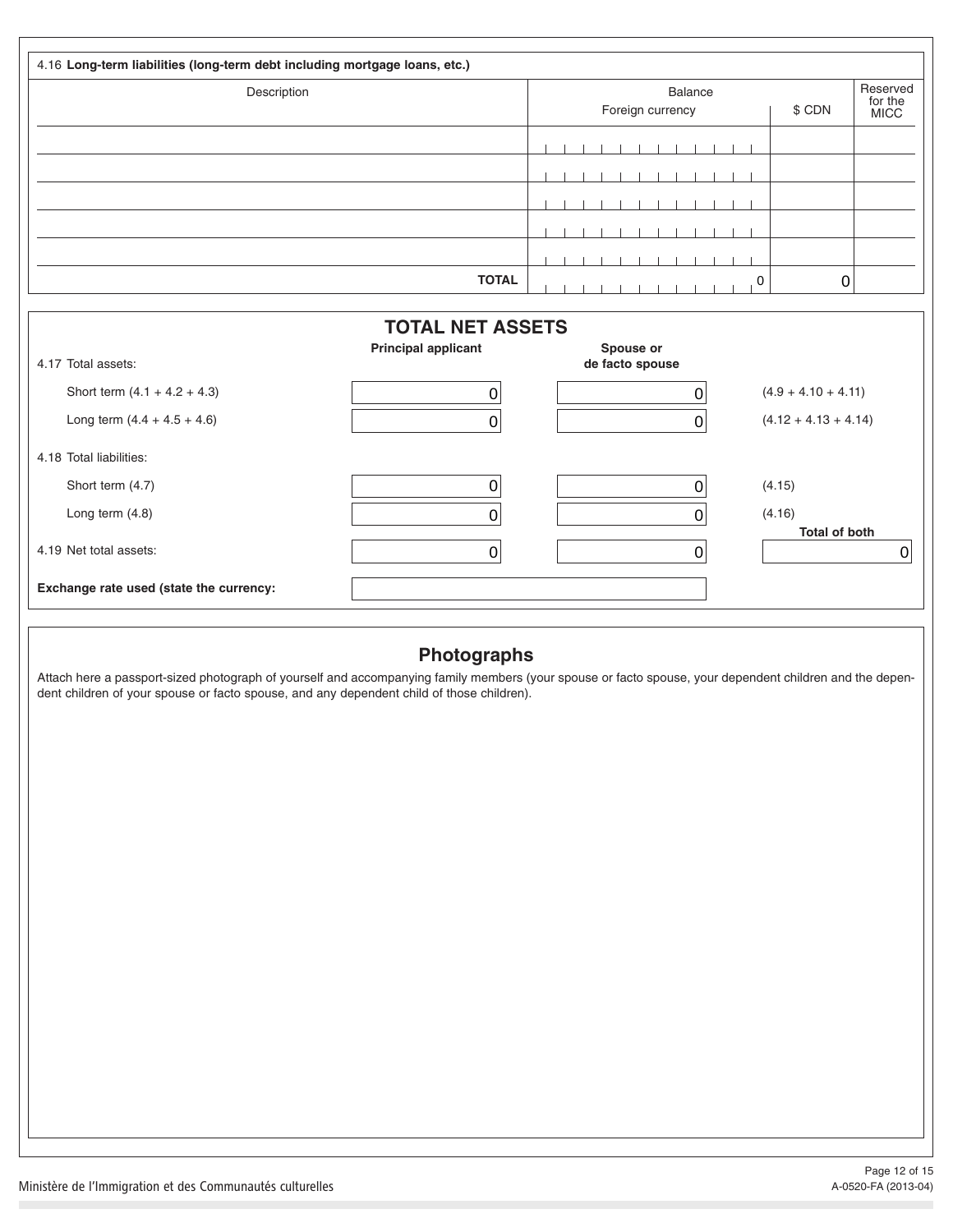# **DECLARATION ON THE COMMON VALUES OF QUÉBEC SOCIETY**

Québec is a pluralist society that welcomes immigrants who come from the four corners of the earth with their know-how, skills, language, culture and religion.

Québec provides services to immigrants to help them integrate and participate fully and completely in Québec society in order to meet the challenges of a modern society such as economic prosperity, the survival of the French fact and openness to the world. In return, immigrants must adapt to their living environment.

All Quebecers, whether they are native-born or immigrants, have rights and responsibilities and can freely choose their lifestyle, opinions and religion; however, everyone must obey all laws no matter what their beliefs.

The Québec state and its institutions are secular; political and religious powers are separate.

All Quebecers enjoy rights and freedoms recognized by the Charter of Human Rights and Freedoms and other laws and have the responsibility of abiding by the values set forth in them.

# **COMMON VALUES**

The principal values set forth in this Charter, which are the foundation of Québec society, are as follows:

- Québec is a free and democratic society.  $\bullet$
- Political and religious powers are separate in Québec.  $\bullet$
- Québec is a pluralist society.
- Québec society is based on the rule of law.
- Women and men have the same rights.
- The exercise of human rights and freedoms must respect the rights and freedoms of others and the general well-being. y

Québec society is also governed by the Charter of the French language, which makes French the official language of Québec. Accordingly, French is the normal and usual language of work, instruction, communications, trade and business.

### **DECLARATION**

UNDERSTANDING the scope and significance of the foregoing

and

AGREEING TO respect the common values of Quebec society,

I DECLARE that I wish to live in Québec within the framework of and abiding by its common values, and that I want to learn French, if I do not speak it already.

| Signature of the applicant                        | Date |
|---------------------------------------------------|------|
| Signature of spouse or the facto spouse           | Date |
| Signature of the dependent child aged 18 or older | Date |
| Signature of the dependent child aged 18 or older | Date |
| Signature of the dependent child aged 18 or older | Date |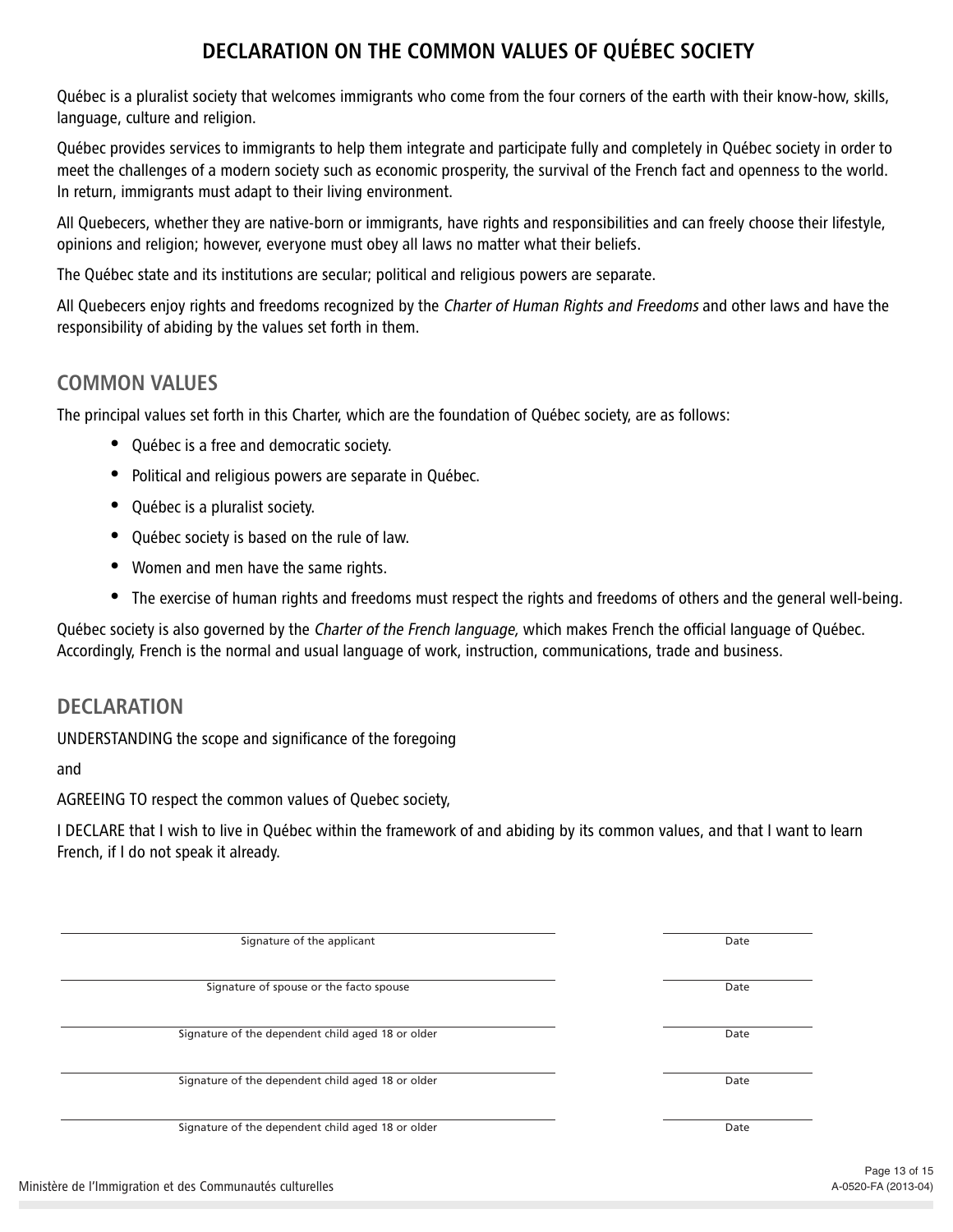### **Protection of personal information**

The personal information appearing on this form, and in any documents that must be appended to it, is required for processing your application for a selection certificate and the application of the Act respecting immigration to Québec, the Regulation respecting the selection of foreign nationals, the Regulation respecting the immigration consultants and their administrative regulations.

This information may also be used by the Minister for the purposes of studies, statistics, program evaluation or to convey to you any information that might affect your application.

Your personal information is confidential and may not be disclosed without your consent unless authorized by law. In particular, the law allows personal information to be communicated **without your consent** under certain conditions if such communication is necessary to:

- the application of an Act in Québec;
- the exercise of the rights and powers of an agency of the government of Québec or Canada, including federal immigration authorities;
- the purposes of a service to be provided to you by the Ministère or for performing a contract for services entrusted by the Ministère;
- prosecute an offence against an Act applicable in Québec, or because of the urgency of a situation.

Within the Ministère, access to this information is restricted to personnel who is qualified to receive personal information where such information is necessary for the discharge of his duties.

With the exception of optional sections, any refusal to answer a question or any omission may result in the rejection of your application or may delay its processing.

You may be informed about the information concerning you in the Ministère's possession and, if applicable, request in writing that this information be corrected. For more information, contact the office that is processing your application. If this office is unable to provide you with the information requested, contact the departmental officer responsible for the protection of personal information at the Secrétariat général, Ministère de l'Immigration et des Communautés culturelles at the following address: Édifice Gérald-Godin, 360, rue McGill, 4e étage, Montréal (Québec) H2Y 2E9.

### **Declaration**

**I declare** that the information contained in this application and appended documents, if any, is complete and accurate and I will notify the Ministère de l'Immigration et des Communautés culturelles and, where applicable, the financial intermediary, of any change in answers given on this form within thirty (30) days of the change.

**I declare** that I have a firm intention to settle in Québec with the family members who accompany me, if any.

**I acknowledge** that I have read the notice on the protection of personal information in the section above.

**I further acknowledge** that the principal applicant is responsible for covering the financial costs associated with settling himself and, if applicable, any family members.

- **I understand** that the Minister of Immigration and Cultural Communities may:
- confirm or have a thrid party confirm the accuracy or information provided, and that I am breaking the law and am liable to a penalty if I give the Minister, an inquiry officer or reviewer any information that I know or should know is false or misleading with respect to an application for a selection certificate.
- reject any application that contains a false or misleading information or document.
- refuse to consider an application for a selection certificate from a person who has provided false or misleading information or documentation within the past five years relative to an application under the Act respecting immigration to Québec.
- cancel a selection certificate if the application contains false or misleading information or document, when the certificate was issued by mistake, or if the conditions required for the issue cease to exist.

In witness whereof, I have signed in

City and country

 $\mathbf{L}$ 

Signature

Principal applicant Spouse or de facto spouse